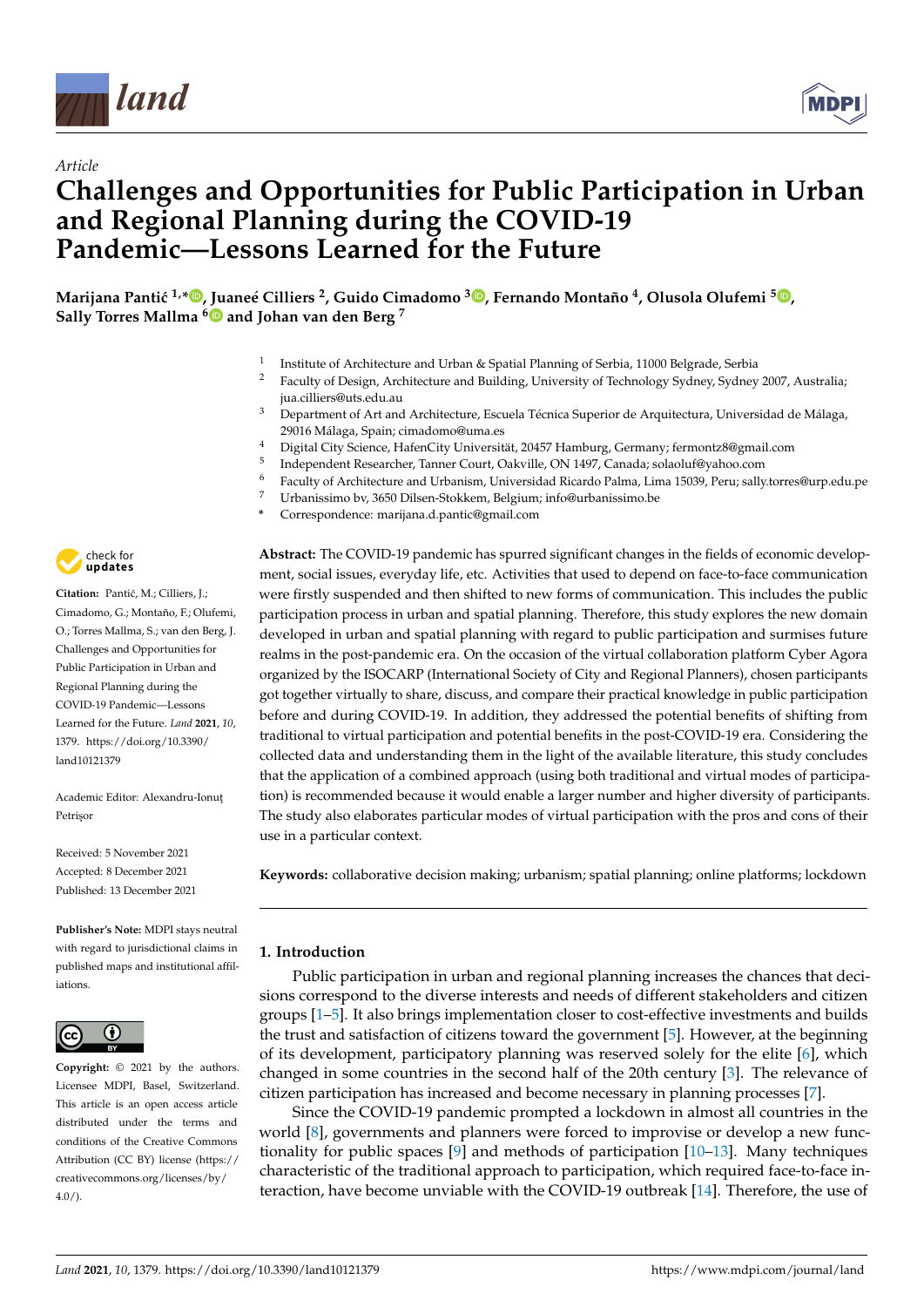technologies and virtual space has become a focal point in the development of new participation approaches [\[12\]](#page-14-10) and conducting studies dealing with the new roles of information and communication technologies (e.g., [\[15\]](#page-14-11)).

Although the use of the internet was seen as anarchic at the beginning of its existence [\[16\]](#page-14-12), it has significantly evolved, and its use exploded [\[17\]](#page-15-0). Together with new technologies, the internet transformed the possibilities of collaboration [\[18\]](#page-15-1), networking [\[19\]](#page-15-2), and participation itself [\[20,](#page-15-3)[21\]](#page-15-4). Thus, it has developed into a "democratizing force" that facilitates in particular the involvement of young people and individuals with disabilities in participative processes [\[21–](#page-15-4)[23\]](#page-15-5). About a decade ago, the use of the internet and technologies was seen as an opportunity to upgrade participation, but it was also open to criticism that the same people would always be interested in participation regardless of the methods used [\[24\]](#page-15-6). Some cities have developed efficient virtual systems of data collection, and [\[25,](#page-15-7)[26\]](#page-15-8) expressed concern that citizens are being reduced to the role of a sensor, with no meaningful exchange with planners and government. The point might be, as [\[27\]](#page-15-9) notes, that the internet still needs to be improved in order to evolve from a "public space" into a "public sphere".

Authors such as [\[10,](#page-14-7)[28](#page-15-10)[,29\]](#page-15-11) examined the most plausible scenarios in the post-COVID-19 era regarding participatory planning. All of them noted that a shift of paradigms took place during the COVID-19 pandemic, inevitably leading toward new shifts in the postpandemic era. The authors of [\[23,](#page-15-5)[30–](#page-15-12)[32\]](#page-15-13) proposed that the introduction of technology in the participatory process during the COVID-19 pandemic will turn into a "new normal" in the period to come.

The purpose of participation should not only be voting for the offered solution, but also debate with a vivid communication exchange through which an idea will be developed [\[33](#page-15-14)[,34\]](#page-15-15), especially in the early stages of any planning process. This is one of the reasons for the skepticism related to certain forms of virtual participation in urban and regional planning, such as online questionnaires or data collection via mobile phone applications. Regardless of the compensatory aspects of virtual participation during the COVID-19 pandemic, [\[34\]](#page-15-15) noticed that the current legal context needs to be changed in order to equalize participants' decisional power to its extent in an institutionalized traditional approach. According to [\[34,](#page-15-15)[35\]](#page-15-16), there is no solid evaluation of the e-planning and virtual approach; therefore, its effectiveness in participation is not clear. The COVID-19 pandemic has created a specific context and rapidly prompted both the ad hoc and planned development of new virtual approaches. Their challenges and opportunities have yet to be explored and determined. Therefore, this paper evaluates these aspects of public participation in urban and regional planning, additionally discussing lessons learned for the post-COVID-19 era.

This paper first presents short histories and the contexts in which public participation and virtual public participation have developed in the case study countries. Subsequently, it presents results from the conducted survey. Lastly, the results are discussed and conclusions are noted in light of other academic literature.

# *1.1. The Practice of Public Participation*

The idea of public participation in urban planning was born with Jean Jack Rousseau in the 18th century. However, its application and institutionalization took another two centuries [\[36\]](#page-15-17). The concept was first adopted nationally; however, with the Rio Declaration on Environment and Development in 1992 [\[37\]](#page-15-18), which promoted participation at the global level, it has become a constitutional part of other international documents such as the Leipzig Charter on Sustainable European Cities (Leipzig Charter 2007) [\[38\]](#page-15-19), Treaty of Lisbon [\[39\]](#page-15-20), and the New Leipzig Charter [\[40\]](#page-15-21).

The time frame in which public participation was formalized in the planning of analyzed countries spans a long period and features different evolution threads. Starting in the 1920s, Canada was the first to introduce the institution of participation in planning, which has increased significantly since then [\[41\]](#page-15-22). Unlike other socialist countries at that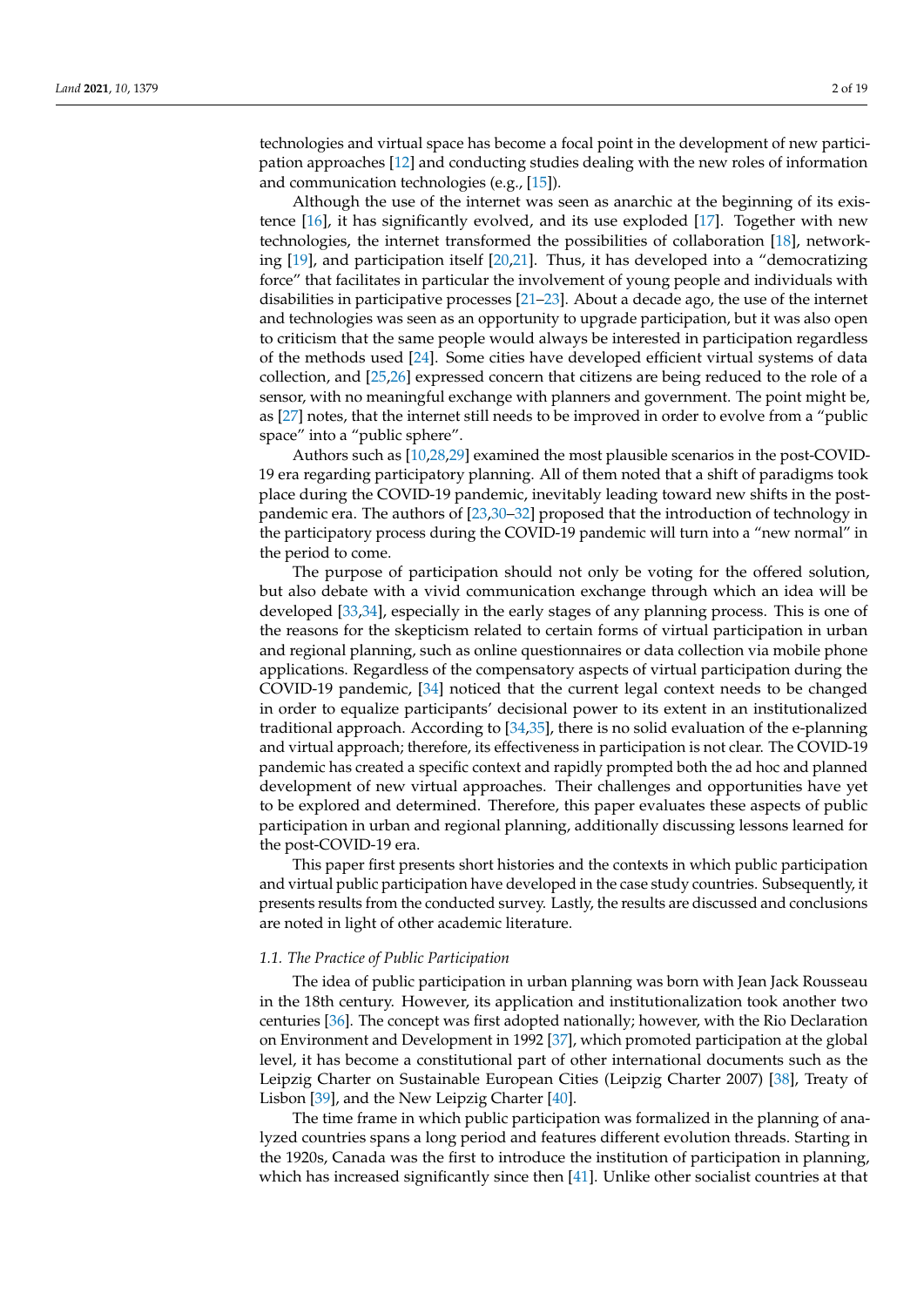time, the involvement of the public in planning in Serbia (formerly part of Yugoslavia) was established in 1949 by the "Basic Decree on the Master Urban Plan" (Osnovna uredba o generalnom urbanističkom planu)  $[3]$ . Unlike the other countries analyzed in this paper, the development of public participation fluctuated significantly in accordance with sociopolitical changes; the highest level of participation was recorded in the 1970s, then subsided during the 1990s, was quite restricted in 2003, and improved slightly in 2014 compared to 2003, but not compared to the 1970s [\[3\]](#page-14-3). The first federal regulations for the participation of citizens in urban planning in Germany date from 1960 [\[42\]](#page-15-23), and they were later modified and improved (e.g., German Building Law of 1976 [\[43\]](#page-15-24), European Construction Law Adaptation Act [\[44,](#page-15-25)[45\]](#page-15-26)). In Belgium, public participation arose in the 1960s from resistance to decisions and was unregulated, before being formed into a mandatory procedure; since the 21st century, it involves mandatory dialogue and testing. In Spain, public consultation, as a first step in the development of urban and territorial planning, was implemented only with the promulgation of the Planning Regulation for the development and application of the Law on Land Regime and Urban Planning of 1978, art. 116.1 [\[46\]](#page-16-0), which is, among others, a result of the first democratic elections in 1977 after a long dictatorship period. It was nevertheless an indirect kind of participation, fostered only by those public institutions that considered it necessary in the preliminary phases of planning to collect all kinds of stakeholders' opinions. These ideas were implemented in very few cases [\[47\]](#page-16-1). Public consultation in different stages of urban development was regulated only with the promulgation of the Land Regime and Valorization Law [\[48,](#page-16-2)[49\]](#page-16-3). In Peru, mandatory participation was introduced by the Rights of Citizen Participation and Control Law-Law No. 26,300 in 1994 [\[50\]](#page-16-4) to strengthen the process of the country's democratic acculturation. In addition, the UNDP and the National Elections Jury published a guide in 2008 to establish mechanisms for citizen participation that do not generate abuse or chaos [\[51\]](#page-16-5). Lastly, public participation in South Africa was pushed forward by the "Report on the Assessment of Public Participation Practices in the Public Service" in 2008 [\[52\]](#page-16-6). In the report, the Public Service Commission categorically urges government departments to institutionalize the practice of public participation by, inter alia, developing their policies, guidelines, and structures such as dedicated public participation units to drive public participation. Thus, the introduction of public participation into formal procedures in the analyzed countries lasted for almost an entire century, mostly expanding the rights and modes of participation, but also with examples of hindrance and degradation due to political changes (Table [1\)](#page-2-0).

<span id="page-2-0"></span>**Table 1.** Public participation in urban and regional planning.

| Country      | <b>Formalization of</b><br>the Participation | <b>Participation Models</b>               |                                  |                                  |  |  |
|--------------|----------------------------------------------|-------------------------------------------|----------------------------------|----------------------------------|--|--|
|              |                                              | Consulting before a<br>Plan Is Drafted    | Commenting on<br>the First Draft | Commenting on<br>the Final Draft |  |  |
| Belgium      | 1960s                                        | Obligatory                                | Obligatory                       | Obligatory                       |  |  |
| Canada       | 1920s                                        | Obligatory                                | Obligatory                       | Obligatory                       |  |  |
| Germany      | 1960s                                        | Non-binding but<br>commonly practiced     | Obligatory                       | Obligatory                       |  |  |
| Peru         | 2010s                                        | Obligatory                                | Obligatory                       | Obligatory                       |  |  |
| Serbia       | 1940s                                        | Non-binding but<br>occasionally practiced | Obligatory                       | Obligatory                       |  |  |
| South Africa | 2000s                                        | Non-binding but<br>occasionally practiced | Obligatory                       | Obligatory                       |  |  |
| Spain        | 2000s                                        | Non-binding but<br>occasionally practiced | Obligatory                       | Obligatory                       |  |  |

Except in countries where formalized public participation was established before the 2000s, a combination of formal elements with nonbinding approaches of participation is common along with obligatory terms of public participation. In Belgium, progressive cities and companies go beyond formal regulations and open explicit dialogue with residents and the population with scenarios. Under the repealed Canada's Environmental Assessment Act (CEAA), a public participation guide for environmental assessments required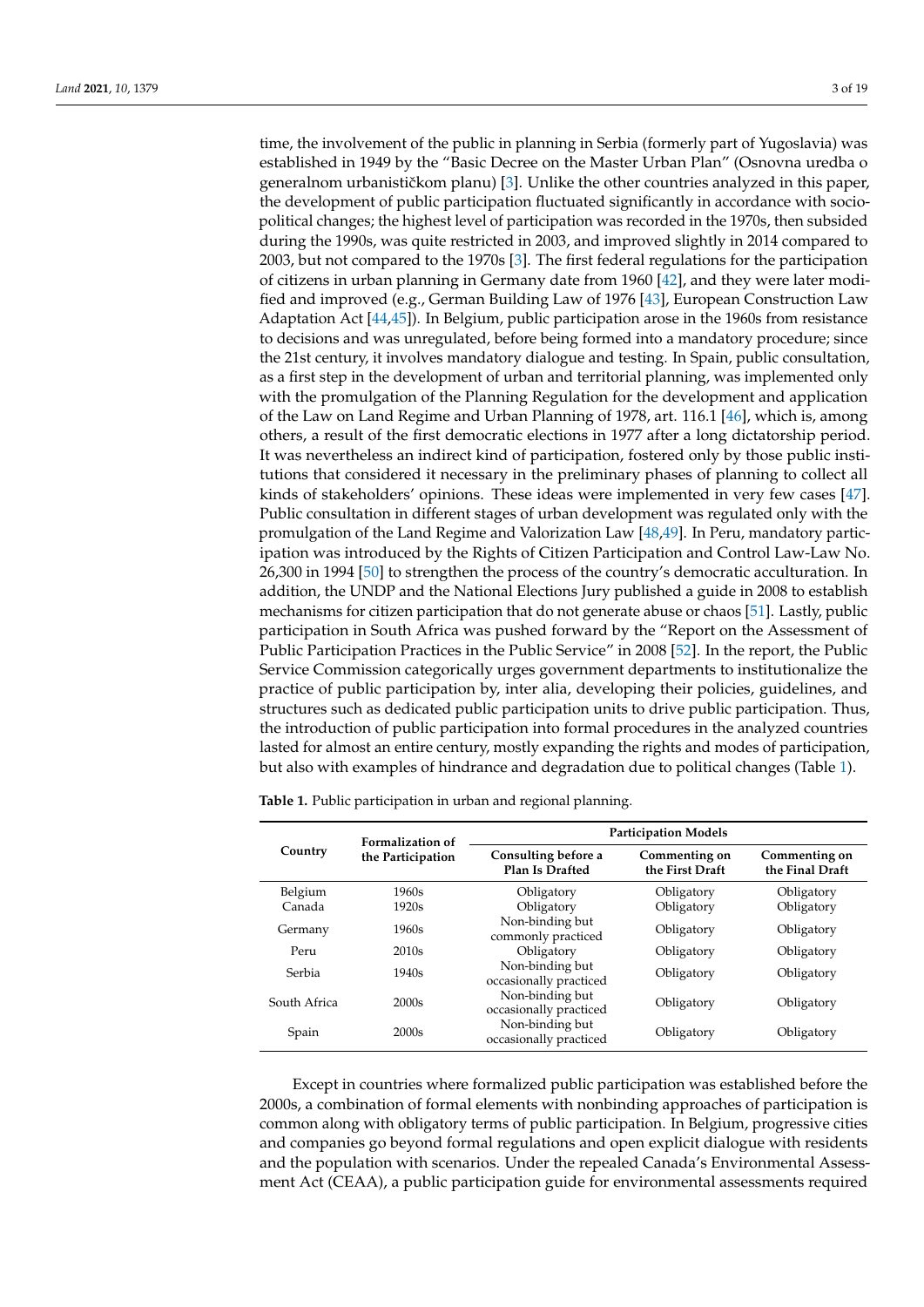obligatory and meaningful participation, but there was also voluntary and nonbinding participation in other aspects that required public input in other planning processes. The Guide to Canada's Impact Assessment Act, 2020 (formerly the CEAA) introduced substantive changes that broaden the scope of all federal assessments, and the new Impact Assessment Act (IAA), which went into effect in August 2019, represents a fundamental shift in federal environmental assessment in Canada [\[53\]](#page-16-7). The IAA [\[54\]](#page-16-8) has a clear Public Participation Plan which helps to identify and address the potential impact of a designated project. Due to Germany's federal system, there are guidelines in the different German states (Länder) that derive their basis from federal law and stipulate specific regulations on citizen participation in addition to regulations at the federal level. Second-level regulations have been applied in all states except one during the 1990s [\[45\]](#page-15-26). As in Germany, urban and territorial regulations in Spain are delegated to regions (comunidades). "Indirect democracy" intended as the right of neighbors to be informed and to participate in public affairs has been regulated since 1985 by the Law Regulating the Bases of Local Governments [\[55\]](#page-16-9) and was extended to the specific planning framework in the Land Regime and Valorization Law [\[48\]](#page-16-2). "Direct democracy" or full participation in defining the transformation of urban models is nonbinding and implemented by planners and several municipalities that understand the benefits of citizens' involvement. True participation is only possible when municipalities or planners foster strategies that include "novel" approaches.

#### *1.2. The Practice of Virtual Public Participation*

In contrast to traditional forms of participation, virtual public participation is not legally binding in all the analyzed countries. In Belgium, Germany, Peru, and Serbia, the practice of virtual public participation is partially defined by regulations, whereas nonbinding forms were developed along the way. In other countries, the COVID-19 pandemic was the trigger for the use of virtual participation (Table [2\)](#page-3-0).

| Country         | When Consideration of the Practice Began | <b>Formalization of Virtual Participation</b>                                              |  |  |  |
|-----------------|------------------------------------------|--------------------------------------------------------------------------------------------|--|--|--|
| Belgium         | 2020<br>due to the COVID-19 pandemic     | Nonbinding but intensified due to the<br>COVID-19 pandemic                                 |  |  |  |
| Canada          | The 2010s                                | Obligatory, changes made due to the<br>COVID-19 pandemic                                   |  |  |  |
| Germany         | The late 1990s                           | Obligatory                                                                                 |  |  |  |
| Peru            | 2020                                     | Nonbinding but intensified due to the                                                      |  |  |  |
|                 | due to the COVID-19 pandemic             | COVID-19 pandemic                                                                          |  |  |  |
| Serbia          | The late 2000s                           | Obligatory, but only regarding public<br>information; new nonbinding forms developed       |  |  |  |
| South<br>Africa | The 2010s                                | due to the COVID-19 pandemic<br>Nonbinding but intensified due to the<br>COVID-19 pandemic |  |  |  |
| Spain           | The 2000s                                | Obligatory, but only regarding<br>public information                                       |  |  |  |

<span id="page-3-0"></span>**Table 2.** Virtual public participation in urban and regional planning.

Independent of COVID-19, Germany was the first to consider virtual participation in planning in the late 1990s and early 2000s. The first large-scale study of E-Citizen Participation in German Cities was launched in 2004: "Digital Citizens' Participation in Germany's Large Cities 2004" ("Elektronische Bürgerbeteiligung in deutschen Großstädten 2004") [\[56\]](#page-16-10). With the most recent amendment to the Building Code (BauGB), the additional use of the internet has become mandatory for public participation in building land-use planning since May 2017 (Section [4a](#page-12-0) (4) BauGB). The documents must be displayed and accessed by the public, for example, via the municipality's internet portal [\[57\]](#page-16-11).

The Revised Text of the Land and Urban Rehabilitation Law 7/2015 [\[58\]](#page-16-12) in Spain made virtual participation obligatory, but only in terms of publishing current urban plans, public consultation calls, and information on the internet. Due to the delegation of administrative management, some regions applied similar rules earlier, as well as fostered the presentation of queries in a digital format (Andalucia since 2013 with the Transparency, Access to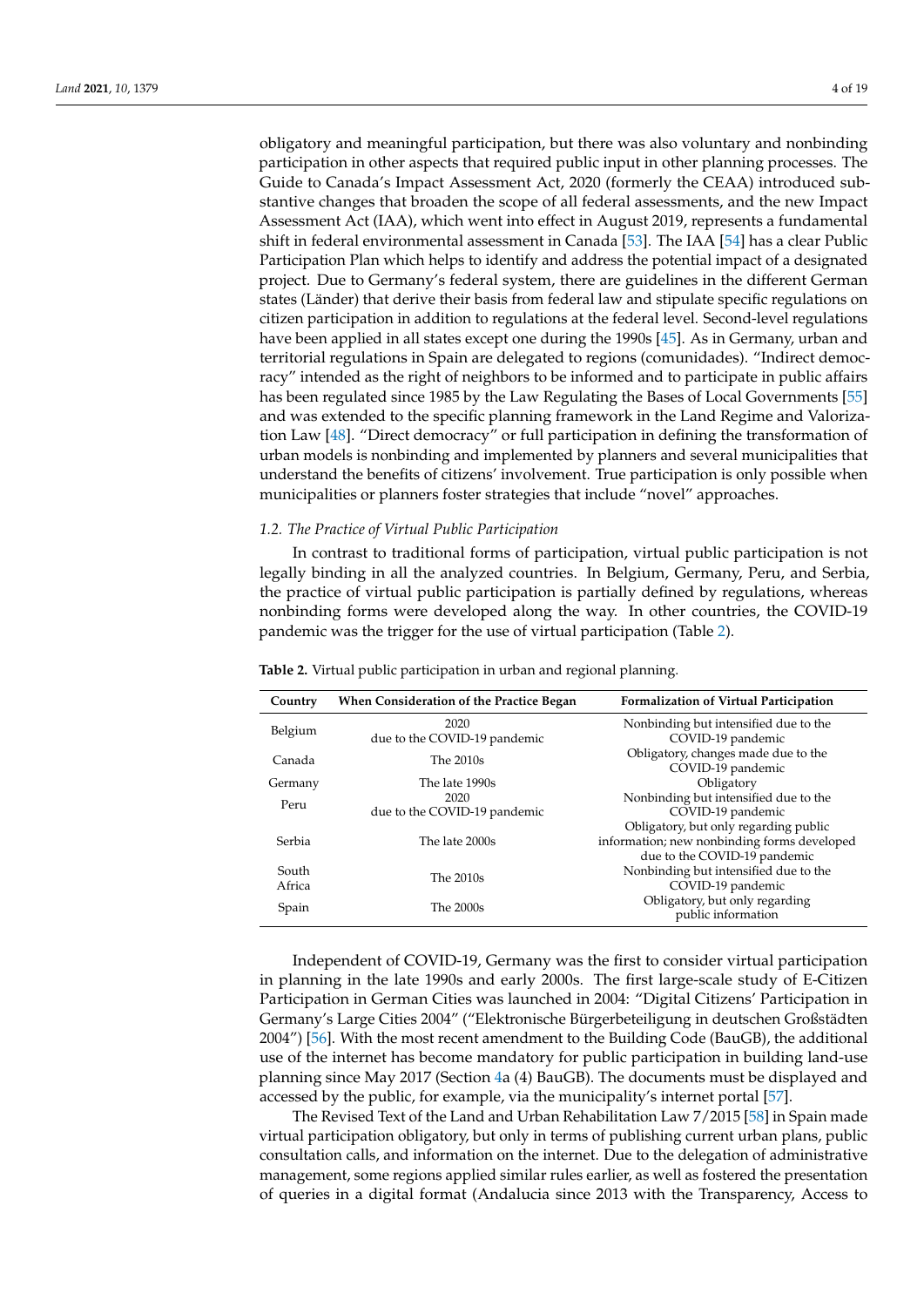Public Information and Good Governance Law 9/2013 [\[59\]](#page-16-13)). By the end of the 2000s, the municipality of Rivas Vaciamadrid (Spain) fostered real virtual participatory processes spurred by the ambition to reach all community members [\[60\]](#page-16-14).

In Serbia, the Law on Planning and Construction adopted in 2009 [\[61\]](#page-16-15) required the public display of plans on the internet, thus establishing the first obligatory aspect of virtual participation, which has not developed further since then. However, nonbinding forms started to emerge increasingly with the COVID-19 pandemic. COVID-19 realities also boosted the need for virtual participation in South Africa, although virtual public participation is not a common feature due to technology constraints and limited infrastructure. Similarly, the pandemic hastened alternative ways of participation (meaning virtual participation) in Peru and Belgium.

Pandemic-inspired actions led to official regulation changes in Canada. Canada Bill 189 [\[62\]](#page-16-16) was an Act to amend various Acts (including the Planning Act) to address COVID-19. Moreover, Ontario Regulation 149/20 [\[63\]](#page-16-17) stipulates special rules related to the declared emergency. The "Canada Digital Charter in Action" initiative was created earlier. However, specifically since 2020, virtual public participation and engagement have become evident due to pandemic measures such as lockdown and social distancing.

In Peru, the Public Participation and Digital Government Law [\[64\]](#page-16-18) is mandatory, but work with virtual mechanisms in urban planning began as a result of the pandemic. There is no specific related law, and it is not mentioned in the new Sustainable Urban Development Law of 2021 [\[65\]](#page-16-19). There was only one Manual of Metropolitan Development Plans in 2020, where it is recommended to adopt virtual measures for public participation [\[66\]](#page-16-20). This is because the development of two metropolitan plans for Lima and El Callao provinces began at the end of 2019 and the beginning of 2020, respectively.

The COVID-19 pandemic is the reason why online meetings have become one of the inevitable tools for public participation in all the analyzed countries. In South Africa, it even became legally binding. Another means of virtual public participation inspired by the pandemic is online voting, which was introduced as legally binding in South Africa and as legally nonbinding in Canada, Germany, Serbia, and Spain. Other forms of virtual public participation were introduced in only a few countries (Table [3\)](#page-4-0). In Ontario, the City of Toronto approved virtual public hearings and participation due to COVID-19 via telephone, tablets, computers, and smartphones.

<span id="page-4-0"></span>

| Forms of Virtual Participation                                         |                                       | Belgium | Canada | Germany    | Peru | Serbia | South Africa | Spain      |
|------------------------------------------------------------------------|---------------------------------------|---------|--------|------------|------|--------|--------------|------------|
| Documents available<br>for public inspection on                        | Legally nonbinding<br>Legally binding | Yes     | Yes    | Yes        | Yes  | Yes    | Yes          | Yes        |
| a website                                                              | COVID-19 inspired                     |         |        |            |      |        | Yes          |            |
| Online voting                                                          | Legally nonbinding                    |         | Yes    | Yes        | Yes  | Yes    |              | <b>Yes</b> |
|                                                                        | Legally binding                       |         |        |            |      |        | Yes          |            |
|                                                                        | COVID-19 inspired                     |         | Yes    | Yes        | Yes  | Yes    | Yes          | Yes        |
|                                                                        | Legally nonbinding                    | Yes     | Yes    | Yes        | Yes  | Yes    |              | Yes        |
| Online meetings                                                        | Legally binding                       |         |        |            |      |        | Yes          |            |
|                                                                        | COVID-19 inspired                     | No      | Yes    | Yes        | Yes  | Yes    | Yes          | Yes        |
| Mobile phone                                                           | Legally nonbinding                    | Yes     |        | <b>Yes</b> |      |        |              |            |
| applications                                                           | Legally binding                       |         |        |            |      |        |              |            |
|                                                                        | COVID-19 inspired                     | Yes     |        |            |      |        |              |            |
| Submission of remarks<br>and suggestions by<br>e-mail/digital registry | Legally nonbinding                    |         |        |            |      | Yes    |              |            |
|                                                                        | Legally binding                       |         |        |            |      |        |              | Yes        |
|                                                                        | COVID-19 inspired                     |         |        |            | Yes  | Yes    |              |            |
| Simplified procedure to                                                | Legally nonbinding                    |         |        |            |      |        |              | Yes        |
| consult planners by<br>phone/mail                                      | Legally binding                       | Yes     |        |            |      |        |              |            |
|                                                                        | COVID-19 inspired                     |         |        |            | Yes  |        |              | Yes        |

**Table 3.** Forms of virtual public participation in urban and regional planning.

Regardless of the transition to virtual forms of participation, stakeholders have mainly remained the same. Virtual meetings, information on web pages, and online voting were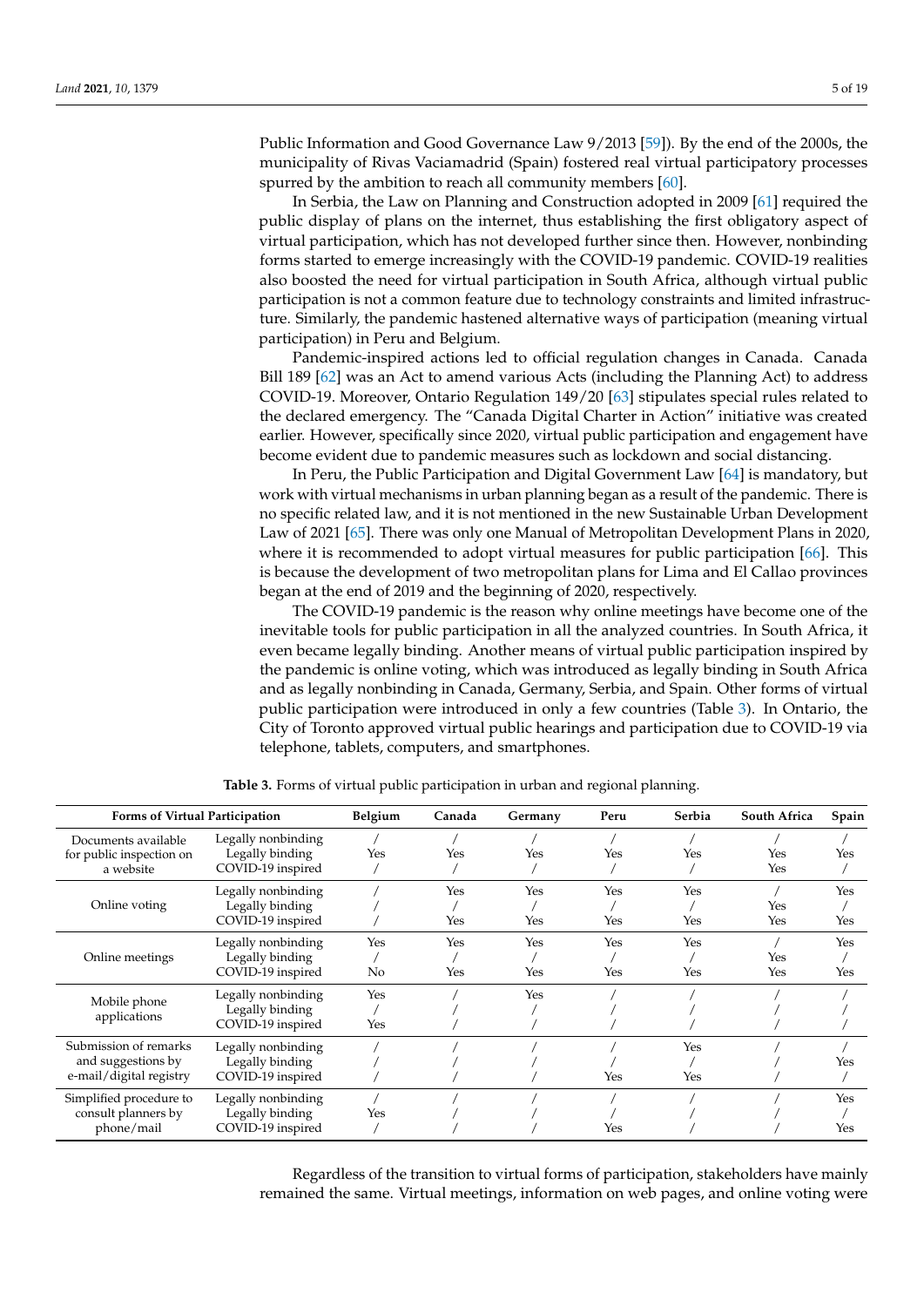accessible to all stakeholders—from citizens to nongovernmental organizations, the civil sector, public institutions, etc. In some cases, the range of stakeholders depends on the type of project (plan), the governmental body responsible for the plan, and other factors. For example, in Germany, there is no exact participation procedure or defined tools, but they could vary depending on the state/local government. In the case of Serbia, alternative (legally nonbinding) documents such as Green City Action Plan (GCAP) were financed by the EBRD and the Japanese government; therefore, the documents went through a different procedure than the Spatial Plan of the Republic of Serbia that was conducted by the state government (both were created during the pandemic). The action plan procedure involved a wider range of virtual participation tools (e.g., online voting, online meetings, and e-mail communication), whereas, for the Spatial Plan, only remarks and suggestions could be sent via e-mail. However, the Spatial Plan involved all possible stakeholders willing to participate, whereas GCAP meetings were mainly accessible to invited City Government representatives.

One of the successful case finalizations of an urban project appears to be the Europaplatz in Tübingen (Germany) (open public space), whose renovation was discussed for 25 years before the COVID-19 pandemic. The last public planning workshop was canceled due to pandemic restrictions tightening in autumn 2020. Instead, a digital format was developed. The planning was explained by various experts in videos. All the information was processed textually and graphically on the website and presented by the daily newspapers. Participation was intensively advertised via various social networks and mailing lists. Valuable suggestions were received such that the planning was modified in parts. The positive vote with 70% approval and only 10% clear rejection showed that the planning is based on broad urban society consensus. A comparatively large number of younger people and families were reached. Overall, the media and public considered this to be a success, especially regarding the fact that it was one of the first digital formats for citizen participation in Tübingen and, thus, still in the trial stage [\[67\]](#page-16-21).

# **2. Materials and Methods**

The onset of the COVID-19 pandemic hindered traditional and prompted new forms of public participation in urban and regional planning. Many activities, including planning, were relegated to a position of secondary importance compared to the health (and economic) emergency. This forced shift resulted in a range of ad hoc solutions, simultaneously showing the drawbacks of previously never-tested tools and new opportunities to join the participatory process. The virtual experiences produced under the pandemic will be even more relevant in the future (of planning) than their chance to serve as participation processes during the lockdown. The objective of this research was to investigate the problems of and opportunities for virtual public participation tools and evaluate them with a view to their integration into the official public participation system in urban and regional planning.

This research is, therefore, based on the following hypotheses:

**Hypothesis 1 (H1).** *The ad hoc development and application of virtual participatory tools, which could not be previously tested, highlight problems and obstacles in the public participation process.*

**Hypothesis 2 (H2).** *Regardless of their ad hoc development and application, virtual participatory tools show certain advantages that make them worthy of becoming standardized tools in public participation that can even be implemented beyond the present COVID-19 times.*

Concerning research design, this research is based on case-controlled studies evaluated by the expert assessment method. Seven countries were analyzed as the case-controlled studies in order to identify the possible predictors of positive outcomes of using virtual participation tools in public participation in urban and regional planning. Case-controlled studies are also referred to as observational studies where, in this particular research, seven experts in urban and/or regional planning (authors of the paper) assessed the problems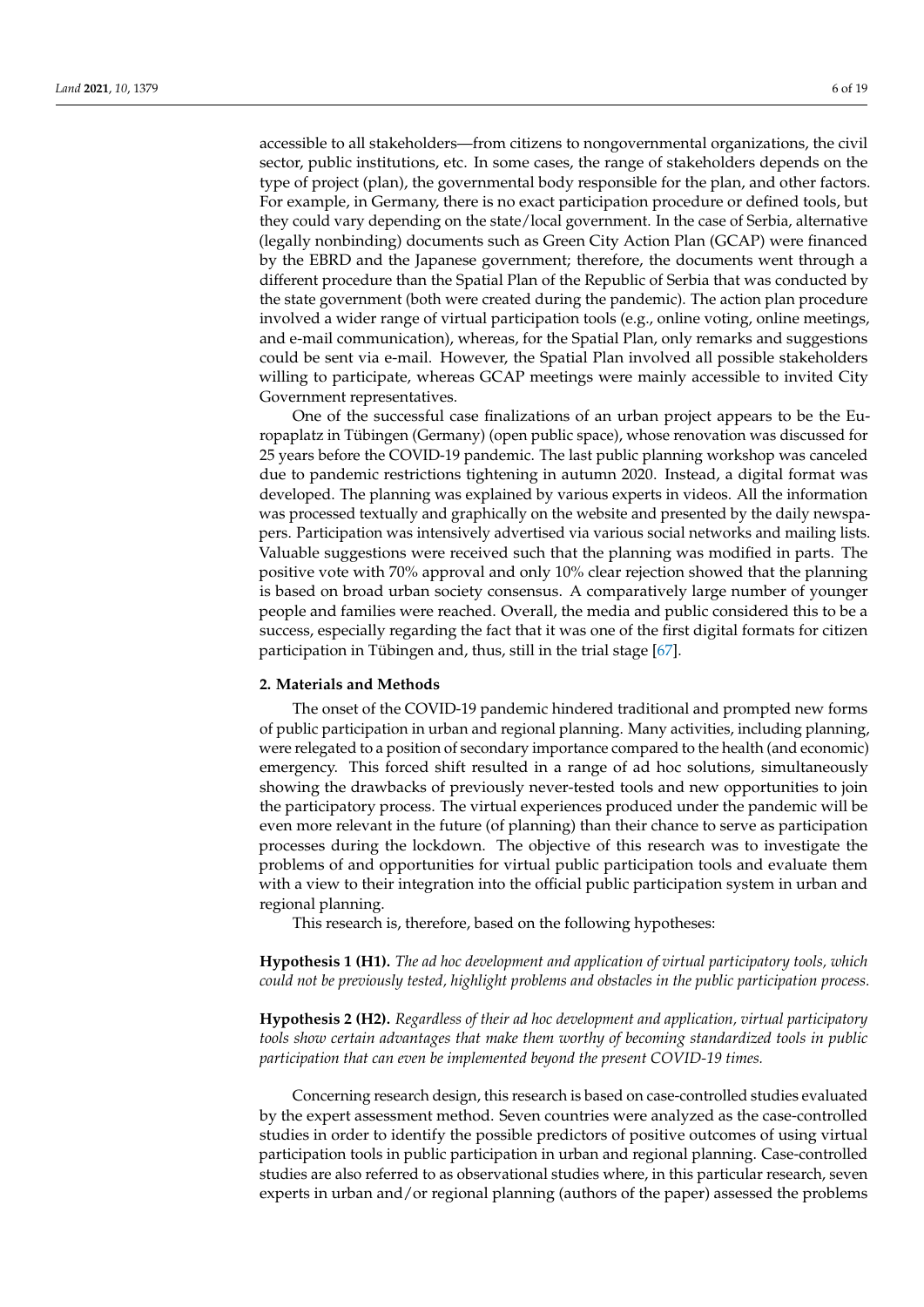of and opportunities for virtual participation and the prospects of its application in the post-COVID era.

The experts and, hence, the cases were selected by the convenience method with reasoning. Specifically, due to the new pandemic circumstances, the ISOCARP (International Society of City and Regional Planners) organized a virtual collaboration platform (Cyber Agora) for its members. At the point of the COVID-19 outbreak, the gathering of urban and regional planers from all over the globe was considered the best opportunity to recruit professionals in this field, all affiliated with the ISOCARP and being interested and experienced in dealing with participation before and during the COVID-19. On the occasion of the second meeting devoted to "Virtual Public Planning Participation: Hype or New Normal?", the participants were invited to collaborate on the preparation of this study. The authors of this paper are those who accepted and went through the preparation processes. In addition to the convenience of the selection, the choice of case studies also corresponded to the basic reliability criteria: (1) encompassing different sociopolitical backgrounds, (2) involving cases with different lengths of experience in public participation, and (3) addressing experts from both academia and practice.

As a result, the subjects of this research are Belgium, Canada, Germany, Peru, Serbia, South Africa, and Spain. The study is designed as exploratory research in which data collected for the analysis include expert observations and assessments by the authors of the paper, as well as assessments reported in the academic literature and media on understanding the implications for public participation in urban and regional planning during the COVID-19 pandemic. Primary data (the authors' observations and assessments) were collected by survey, technically supported by the Google Form platform. Survey-based research is conducted without predetermined notions of the expected responses [\[68\]](#page-16-22). Such surveys are common in social and psychological research and are often used to describe and explore human behavior [\[69\]](#page-16-23). The questionnaire in this study consisted of 42 questions divided into four major topics: (1) main characteristics of the planning systems, (2) formal/informal occurrence of virtual public participation, (3) public participation challenges occurring during the COVID-19 pandemic, and (4) public participation opportunities developed during the COVID-19 pandemic. More than half of the questions were open-ended, whereas the remaining questions were multiple-choice with the possibility of entering original answers ("Other: . . . "). This way, a balance was enabled between new knowledge and the comparability of the answers.

A qualitative evaluation was made of the collected data. Despite the possibility of quantifying some of the answers collected by the survey, the fact that the research involves only seven countries influenced the decision to evaluate the results qualitatively. The responses were interpreted narratively, with the frequent use of phrases characteristic for qualitative research (e.g., "predominantly", "mostly", "hardly", "on average", "majority"). In addition, the categorization method was used to identify the main groups of challenges to and opportunities for virtual participation.

#### **3. Results**

# *3.1. Challenges to Virtual Public Participation*

The challenges to virtual participation in urban and regional planning are not necessarily related to the shift from traditional to virtual platforms. In general terms, COVID-19 caused timeline, deadline, and process delays; however, despite a certain level of adaptation to the new context, virtual participation also suffered from the insufficiencies inherited from traditional forms of participation. This included the challenge of reaching all relevant stakeholders (particularly vulnerable groups), as well as participants' knowledge and understanding of planning procedures and aims.

However, experiences from the analysed countries indicate that virtual public participation during the COVID-19 pandemic has met specific challenges. These challenges can be categorised as follows: (1) accessibility, (2) reliability, and (3) trustworthiness.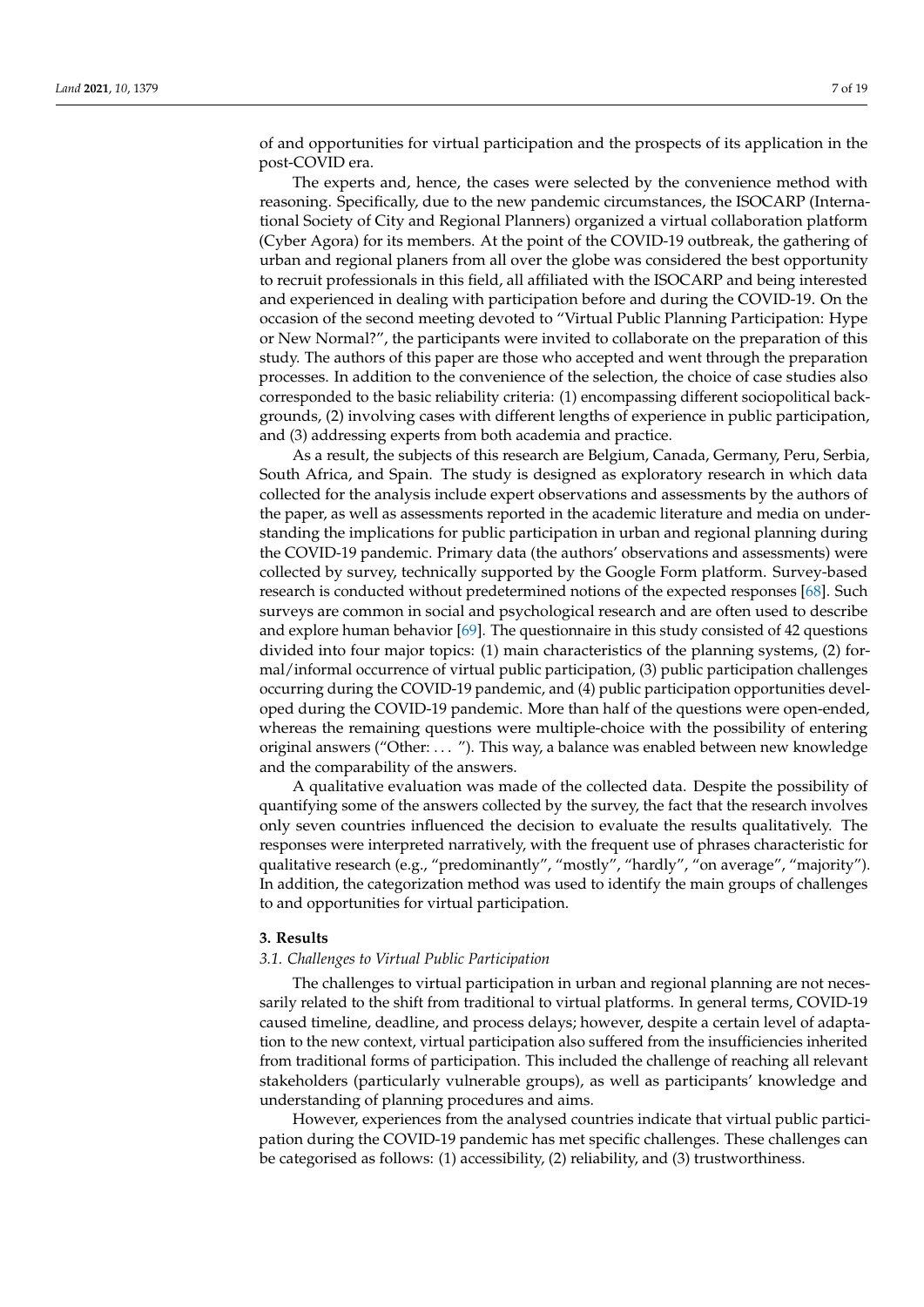This section may be divided by subheadings. It should provide a concise and precise description of the experimental results, their interpretation, as well as the experimental conclusions that can be drawn.

# 3.1.1. Accessibility

The accessibility issue refers to inequalities in terms of participation from the moment when the internet and technical equipment (computers and mobile phones) became an essential prerequisite for participation in planning. Even though it was not intentional, experiences from the analyzed countries show that accessibility to virtual participation was hindered by (a) an urban–rural divide, (b) a wealthy–poor divide, (c) a young–elderly divide, and (d) a gender divide. According to the survey, Canada, South Africa, and Peru were challenged the most, while Belgium successfully diminished the problem.

Since the pandemic, it should be noted that rural municipalities have had difficulty participating because of poor access to the internet. To address this inequity, postcards of notification and hard copies of documents were sent to be picked up at certain locations in Canada. The significant difference in infrastructure levels between urban and rural areas in Serbia includes the road infrastructure, water supply, sewage system, and accessibility to the Internet [\[70\]](#page-16-24). As rural areas are usually populated by an older population, the accessibility problem increases. In Spain, internet access of the elderly population (65–74 years old) is 69.7%, which is significantly smaller compared to the average of 93.2% (16–74 years old) [\[71\]](#page-17-0). As in many world cities, the COVID-19 pandemic also highlighted the digital divide and inequalities within Canadian communities. Wi-Fi hotspots and public spaces, public libraries, and restaurants providing Wi-Fi access became unavailable during COVID-19 lockdown periods, whereby a large number of residents were left without internet access.

In Canada, online inequality and poor access to the internet were problematic not only for seniors but also for people with disabilities and BIPOC (Black Indigenous People of Color) in low-income neighborhoods. Limited access to digital platforms is, thus, a common feature. In most cases, it was the vulnerable and disadvantaged communities that were most affected by internet access during the lockdown. In rural communities, there are often fewer internet services and lower internet service speeds compared to urban centers [\[72\]](#page-17-1). In Spain, it was determined that 91.4% of Spanish households have access to the internet, but the COVID-19 pandemic highlighted that low-income families in this country have access mostly through mobile devices. Although this might seem adequate, it was found that this situation leads to a wider divide.

The inclusiveness of marginalized groups in some societies remains a global challenge. There are cultures where not all community members can speak up during public meetings or have access to mobile phones or the internet. Therefore, their attempts to reach out to these groups digitally are more challenging.

Inequality in terms of accessibility is further magnified by uneven digital literacy, where elderly and rural populations in particular show lower levels of computer literacy. In this sense, digital infrastructure, access, and literacy became very relevant for virtual public participation during the COVID-19 lockdown. In Serbia, for example, more than half of the population (51.0%) over 15 years of age is computer-illiterate, with substantial regional differences [\[73\]](#page-17-2). The Government of Ontario (Canada), therefore, allocated 150 million CAD to expand broadband internet across the province, as part of a previous 315 million CAD plan developed to improve digital connectivity in rural communities, emphasizing the high costs associated with technology advances, but also the importance of leadership and political will in addressing inequality in technology accessibility.

# 3.1.2. Reliability

Due to its ad hoc development and considerable improvisation, virtual participation still has not had the opportunity to solve technical and methodological issues. Therefore, a range of challenges were recognized, starting with (a) the gap between traditional and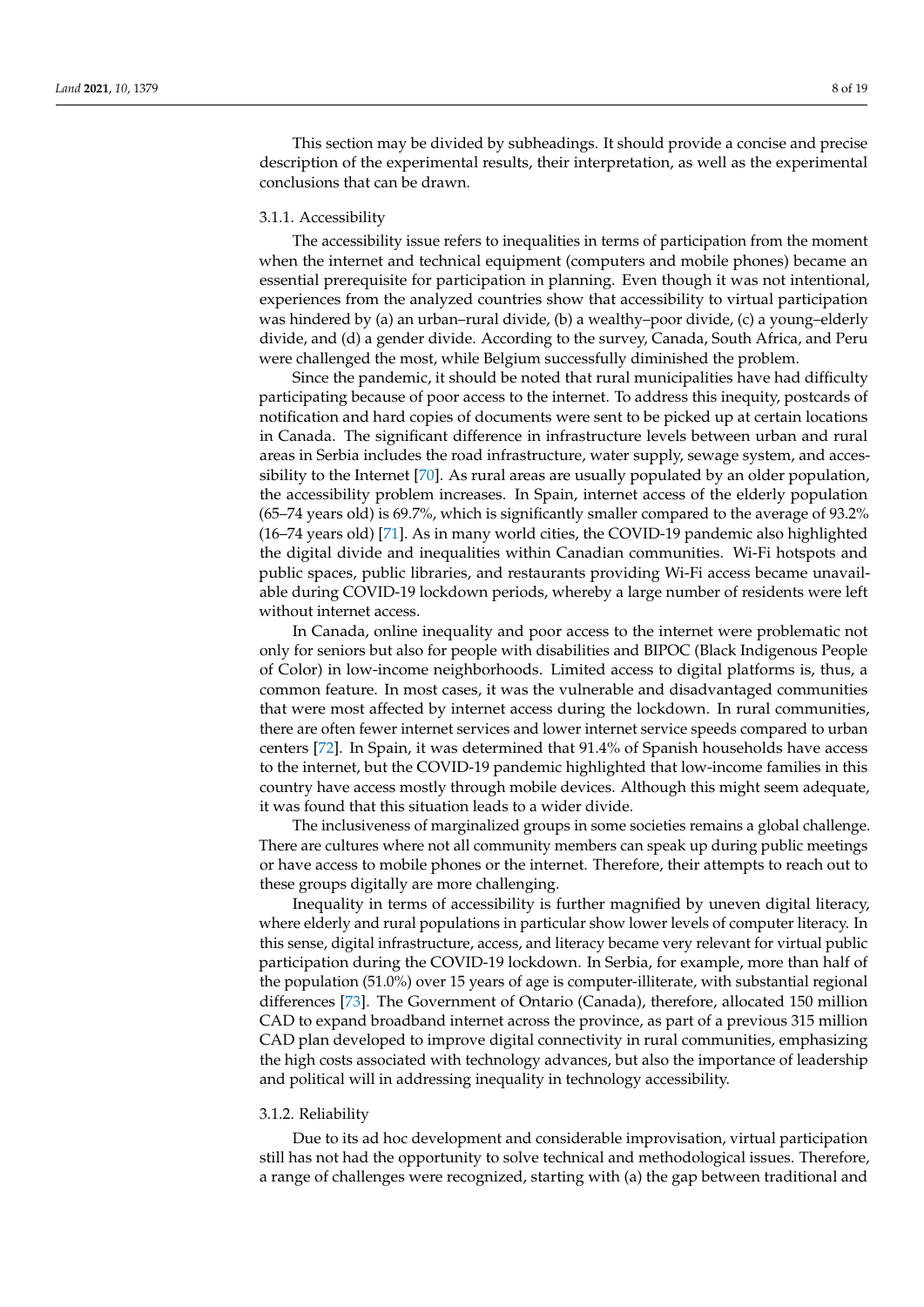virtual participation, (b) the lack of virtual participation methodologies, (c) poorly targeted participants, (d) the rigid discussion structure, (e) anonymity, (f) the lack of informal discussion, (g) "self-service", and (h) the lack of reliance on body language. Some countries, such as Belgium, found a new efficient way to involve citizens, which works well despite the initial skepticism. In contrast, South Africa and Peru reported the greatest difficulties.

There is limited knowledge of virtual participation methodologies. Virtual engagement can be negatively and automatically characterized as being inequitable. Judging by the experience in South Africa, virtual communication is emphasized more than virtual participation. Large Zoom meetings are possible but expensive; therefore, not all interested parties can participate at once. This diminishes the value and the purpose of the discussion. This is often viewed as a lesser investment of resources and is, thus, equated with a lesser effort to engage diverse and representative participants within a community. In Serbia, citizens were deprived of the public presentation of the Spatial Plan of the Republic of Serbia. This and similar deficiencies in supportive documentation and data are a barrier to proper presentation of the plans and, hence, meaningful participation.

Due to the sudden shift from traditional and well-known methods of participation materials and participation itself, some stakeholder groups and citizens were left out. The narrower scope of participants was risky in terms of the involvement of all target groups, which led to the provision of false information.

Online voting (survey) on a specific aspect of a plan provides easy access, but it is also usually anonymous. Thus, it is a safe place to express opinions, but the accountability of the contributors should be carefully considered, since the outcomes of "self-service" further guide public spending and affect others. The City of Belgrade (Serbia) also tested the possibilities of such virtual participation through the Green City Action Plan for the City of Belgrade, which was envisioned as a participatory procedure to define a vision, mission, and main objectives. The primary idea was to gather various parties in a workshop, which was dismissed after the COVID-19 crisis accelerated. To enable the timely completion of the project, the consultant and the City decided to provide public online voting where citizens could suggest various proposals. The submitted proposals showed a lack of understanding of the term "vision". This example pointed out the great relevance of well-trained moderators in leading the participation process, since they are excluded by default in forms of virtual participation such as online voting (survey).

Similar findings were recorded in Spain with a preliminary participatory process conducted in Santander in July 2020 during the lockdown period. The process constituted in-person and online activities, but the latter lacked explanations. Moreover, limited space was provided for participants to include personal opinions and suggestions, thus limiting participation and failing the objective of being citizen-driven.

Furthermore, the apathetic nature of virtual participation means that it is not possible (in most cases) to read body language, further limiting meaningful conversation and the reliability of the participation results. Virtual discussions tend to have more rigidly structured questions compared to in-person discussions; thus, they do not lead to discussions outside their realm that may be important depending on the sociocultural circumstances. In digital media, there may be a degree of abstraction and social isolation that can reduce the joy associated with a group effort, which discourages potential participants from taking part.

In Lima, different results were achieved when the participatory processes of the Metropolitan Development Plan (which started in late 2019) were taken online. There were very limited discussions, and this created further uncertainty for the stakeholders. In Serbia, especially in rural areas, it was also found that stakeholders were bewildered by the unexpected transition to virtual means of discussion. In Munich (Germany), on the other hand, strict planning regulations and formal processes lacked the freedom of participatory and cocreation formats. As mentioned in the ongoing Smart Together program "not all local problems can be solved with the smart city project, which can lead to frustrations of residents" [\[74\]](#page-17-3). Other cities, however, do embrace the benefits of participatory planning. For example, in Antwerp (Belgium), the enormous resistance to finishing the city ring grew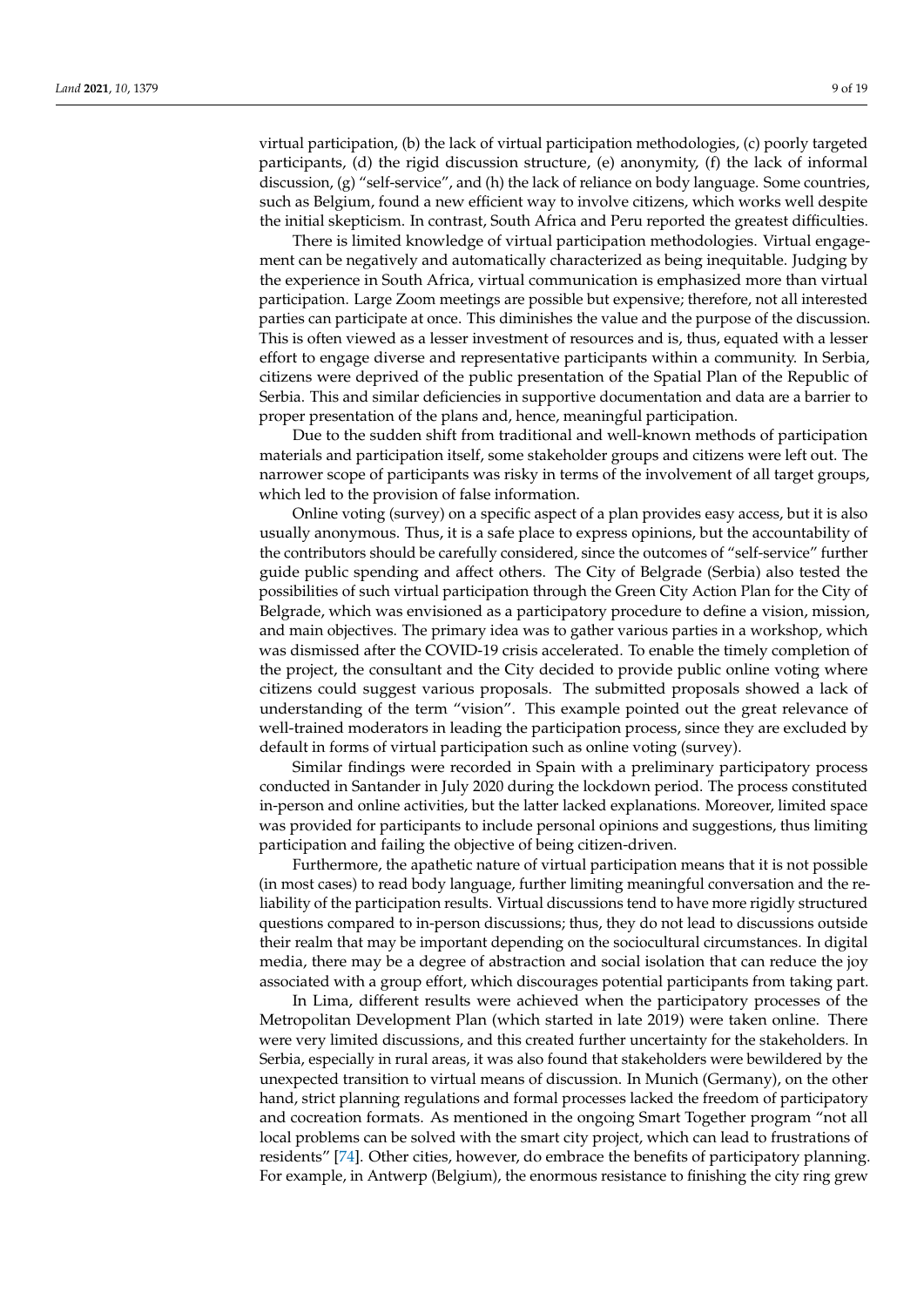into a collaboration with Ringland authorities, which resulted in the ring being covered in strategic places, such that the city is connected to its spacious surroundings by parks.

#### 3.1.3. Trustworthiness

Remote communication and "self-service" participation only accentuate the issue of trust between governments and experts, on the one hand, and participants, on the other. In the survey conducted for this analysis, the experts identified the following aspects that harm trustworthiness in virtual public participation: (a) depersonalized participation, (b) give-up rate, (c) mistrust in the corrupted system, (d) fear of misuse of personal data, (e) interference of hackers, and (f) appearance of fewer efforts. The most concern regarding these aspects was shown in South Africa, whereas it was very little in Serbia and Spain, and completely insignificantly in Belgium.

Even when public administration offers online services, some citizens might still prefer to use traditional (in-person) ways to communicate with the local administration, arguing that it might provide an opportunity for more interaction and clarification regarding intentions and attitudes. There is often the lack of a "human touch" when face-to-face engagements are replaced by virtual encounters. Members of some communities feel more confident sharing details with people of the same gender or ethnicity. Virtual participation does not seem as inviting as face-to-face collaborations, and a preference for tête-à-tête communication deters some participants from involvement in virtual participation. Video call meetings might make it easier to be present, but they do not necessarily enhance participation, especially since some participants tend to keep their microphone muted and video off, thus depersonalizing their participation to the maximum. A facilitator would tend to skip such participants during the discussion and would, thus, limit the meaningfulness of the participation.

Inclusive virtual participation could face more challenges in cities where there is poor trust in governance. For example, in Lima (Peru), significant omissions are evident in city planning due to corruption, weak coordination mechanisms by the Metropolitan Governance, and the lack of an official term for planning in the Peruvian legislation. Research on the biosphere reserve in Serbia has shown that trustworthiness and overall willingness to participate in planning processes highly depend on the implementation success of previous projects based on a participatory approach. The perception that a complex matter is difficult to do online, along with mistrust in the use of personal data on the internet, plays an important role when attracting people to take part in virtual participation. When it comes to the use of technologies, especially applications, citizens showed skepticism regarding personal data manipulation, while participation hosts encountered problems caused by hackers.

#### *3.2. Opportunities for Virtual Public Participation*

Virtual participatory planning approaches do, however, provide various opportunities to improve public participation. Some of the opportunities are even universally applicable to all three groups of challenges—accessibility, reliability, and trustworthiness. The case of the town of Hildesheim (Germany) has shown that online participation in times of a pandemic can certainly work and also lead to good and usable results. The number of clicks and participants proved that a high number of people could be reached [\[75\]](#page-17-4).

Virtual platforms were also found to make it easier to engage with larger audiences. In Lima, for example, given the COVID-19 pandemic, citizens' and architects' participation in virtual conferences, seminars, and forums developed by the College of Architects of Peru greatly increased. This was seemingly due to the elimination of commuting to the venue, as well as growing interest in topics about the city's future.

In 2019, in Rivas Vaciamadrid, a small city in Spain with 88,150 inhabitants, a digital platform for participatory budgeting attracted approximately 200 proposals, followed by 3000 votes. The platform enabled an easy evaluation process, resulting in 14 actions being duly selected for funding, worth 300,000 EUR. In Munich, it became evident that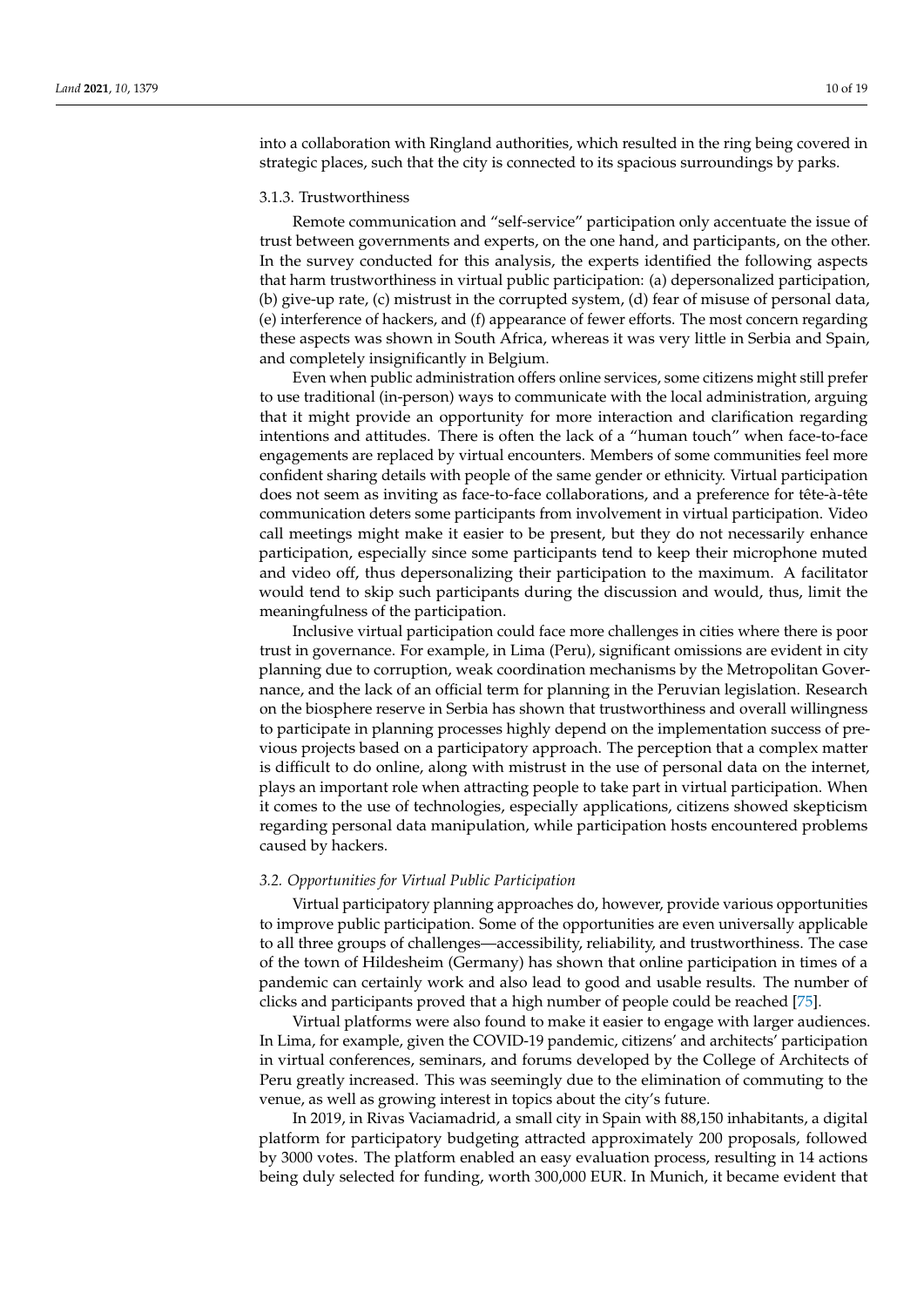a combination of working offline and online can lead to better results, for example, optimizing workshops using the MunichApp in combination with existing events and local bottom-up initiatives. However, the overall impression in Spain is to be cautious, since the opportunities for virtual participation during COVID-19 could lose their relevance in post-COVID times. After all, the lockdown unencumbered many people who had more time to participate in online meetings. This does not necessarily mean that, in the future, virtual activities will not have the same number of participants.

Therefore, Spain is the only example that does not see shifts during the COVID-19 pandemic as a sound opportunity to improve accessibility to participation through lower costs in organizing (no expenses for the venue and catering) and participating (no need to travel), as well as a significantly smaller time requirement when participating from a personal computer/mobile phone. Even though the reduced costs and lower time requirement were identified as opportunities in the majority of the analyzed countries, they did not significantly influence the number of participants in Serbia and Spain. However, if a virtual meeting had taken place in the case of Serbia's National Spatial Plan, the results would have been different, because an opportunity would have been provided for citizens outside of the capital city to participate, thus having a much better inclusion of rural and remote areas.

Similarly, it was noticed that young people are more comfortable using new technologies than older people. Therefore, virtual participation balanced out young people with experienced citizens in Canada, Germany, Peru, and South Africa, but not in Belgium, Serbia, and Spain. In the latter three countries, a misconception was noted about the digital knowledge of the elderly who are eager to learn, especially since COVID-19, and who wish to improve their information and gain inspiration. In addition, the youngest generations were not included, since having technological skills without experience does not necessarily mean an improvement in participation. The target group of participants was aged 30–50 years.

Representatives of all the analyzed cases were nevertheless unified on the matter that some applications (e.g., Zoom) are an opportunity to improve trustworthiness by running polls and presenting the results during meetings. Virtual participation processes assist with the facilitation of meetings, as the platform ensures that all voices are equal, rather than the frequent scenario where the "loudest person is heard". Six out of seven experts estimated that user-friendly interface applications could enhance participatory approaches and quality control, as well as present information effectively and transparently via virtual platforms, thus contributing to accessibility, reliability, and trustworthiness. Virtual platforms could ensure that reachability is extended even further, especially through asynchronous processes and by providing the option to view the recording of events at a convenient time and day. Virtual platforms make it possible to extend inclusiveness and overcome many of the traditional barriers to participatory processes.

The research identified that virtual platforms often lead to promptly obtained results. Voting for scenarios can be done virtually (graphically, with videos telling the story and explaining the scenarios). Virtual participatory platforms enable measurable results from the input of all participants, and these inputs are formally acknowledged through the digital structures. The city of Munich, for example, has created a smart data platform for the project Smarter Together known as the Transparency Dashboard, which gives interested people a clear and comprehensive overview of what kind of data are being collected in the project, how they are processed, and the measures taken to protect data and privacy, among others [\[74\]](#page-17-3). These digital advances improve transparency and, as a direct result, enhance trustworthiness. Two experts agreed that virtual platforms provide an opportunity to build trust in their countries, four of them thought that virtual platforms help to overcome language barriers, and three of them thought that COVID-19 is an opportunity to rethink "business as usual".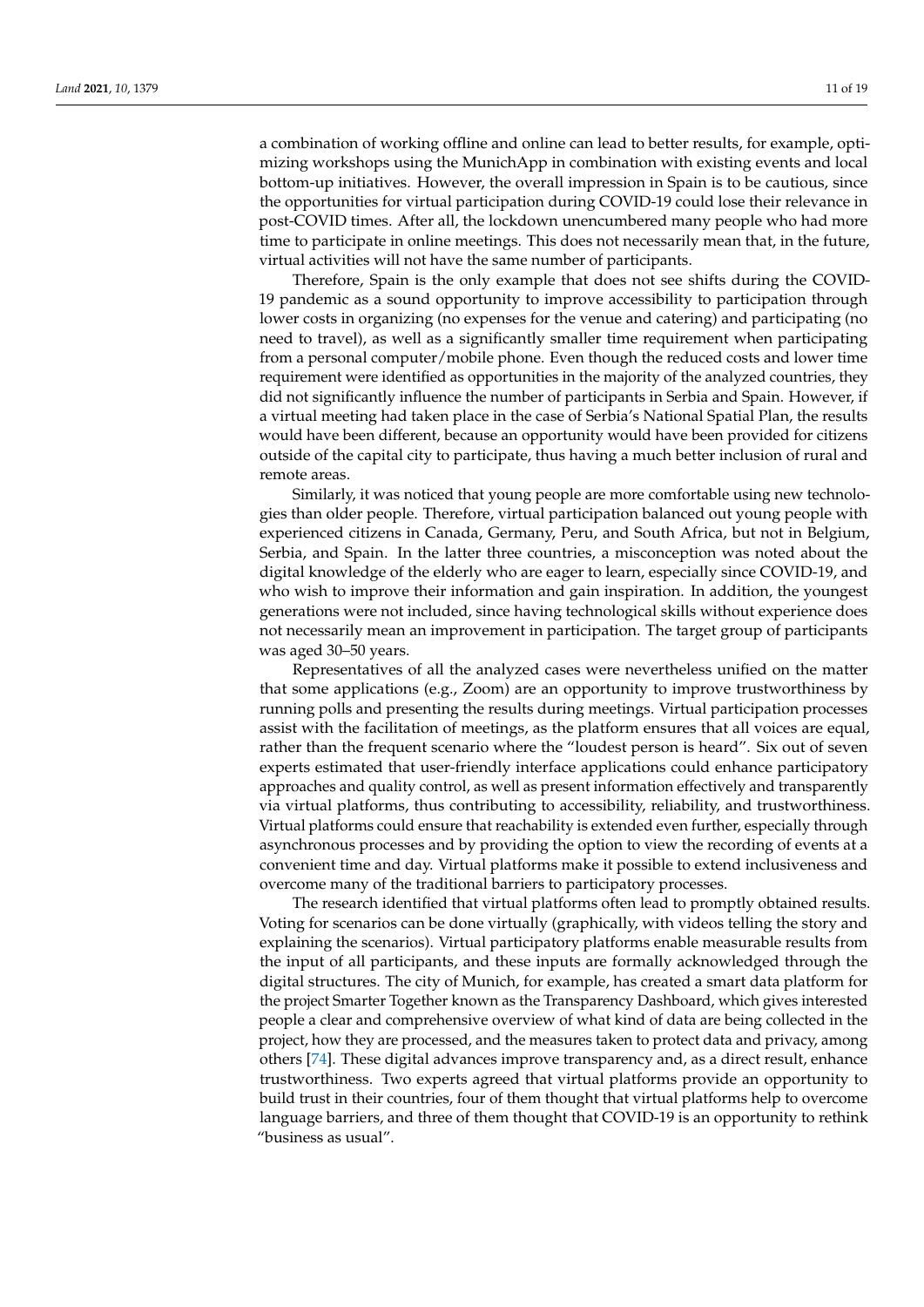## *3.3. Legacy for Post-Pandemic Times*

The pandemic has forced many municipalities to move toward digital participatory methods to continue developing their ongoing urban projects. Some of them have had the opportunity to try different digital tools and assess them on the basis of their own experience. There have been some difficulties given the novelty of these methods, but a considerable number of municipalities are satisfied with implementing online methods. They were able to reach more people with good levels of participation. At the same time, they have seen the multiple possibilities offered by online tools and how to combine them with well-known offline participatory methods.

They have become more aware of the importance and need for virtual participation, as experienced in Belgium, Germany, Peru, South Africa, and Serbia. The advantages, such as the easier organization of online discussions, as well as data collection (opinions) via websites, e-mails, and digital registries, have made governments realize that methods developed to deal with the specific conditions of the pandemic are also practical for post-pandemic times. For example, in Germany, public participation, which used to be primarily analog, is now inevitably becoming largely digital. All over Germany, cities such as Hildesheim, Duisburg, Dortmund, Munich, Frankfurt, and Lindau are calling for digital participation formats for the development of planning areas [\[76\]](#page-17-5). Numerous cities have developed online participation formats such as online meetings, online voting, and increasing communication on social media.

Governmental actions in Canada went beyond awareness and the idea of new possibilities, since amendments were made to the legislation. For example, Ontario's Bill 197 (Chapter 18 of the Statutes of Ontario) [\[77\]](#page-17-6) is an Act to amend various statutes in response to COVID-19 and to enact, amend, and repeal various statutes, Bill 189–Chapter 6 [\[64\]](#page-16-18) is an Act to amend various Acts to address COVID-19, and Ontario Regulation 149/20 Special Rules Relating to Declared Emergency [\[65\]](#page-16-19) is the provincial legislation that sets the rules for land-use planning in Ontario.

In any case, there is still a long way to go in most other countries when it comes to the implementation of these new tools for urban planning purposes. In South Africa, for example, the issue is limited funds and willingness to invest in such infrastructure, whereas, in Serbia, there is a fear that the government will use the inclusion of online meetings as justification for the exclusion of in-person dialogue between experts and citizens in public inspections. In Spain, a different understanding of the value of public participation in the whole process of planning (empowerment of neighbors) would be the first step toward the later implementation of all kinds of virtual participatory processes. Several experiences, such as in the cities of Rivas Vaciamadrid, Santander, Oviedo, or Albacete, despite the focus on smaller city areas, show the worthiness of the participatory approach.

All experts nevertheless agreed that the most successful aspects of public participation created during the COVID-19 pandemic should remain part of regular planning practice. The main arguments in favor of this were as follows: they do not contravene the application of a traditional approach; online meetings are an opportunity for those who cannot participate due to time constraints to see the recorded video; new virtual participation and public discussion can reach a greater number of citizens along with a different target of stakeholders; digital submissions of remarks and suggestions might be easier for citizens, governments, and consultants; a digital record of entries is easier to sort and integrate into public reports. The development of a hybrid model of public participation is seen as a win–win situation for all.

Out of 13 opportunities recognized in the analysis, experts from Canada, Germany, and South Africa estimated that more than 10 of these would be suitable as part of traditional planning in the future, and experts from the other countries chose between six and 10. There are two opportunities that all experts considered relevant to keep as part of regular practice: (1) recorded online meetings because they enable their content to be seen by groups of interested stakeholders that could not participate in the meeting, and (2) the use of applications that allow the creation of polls during the meetings so that results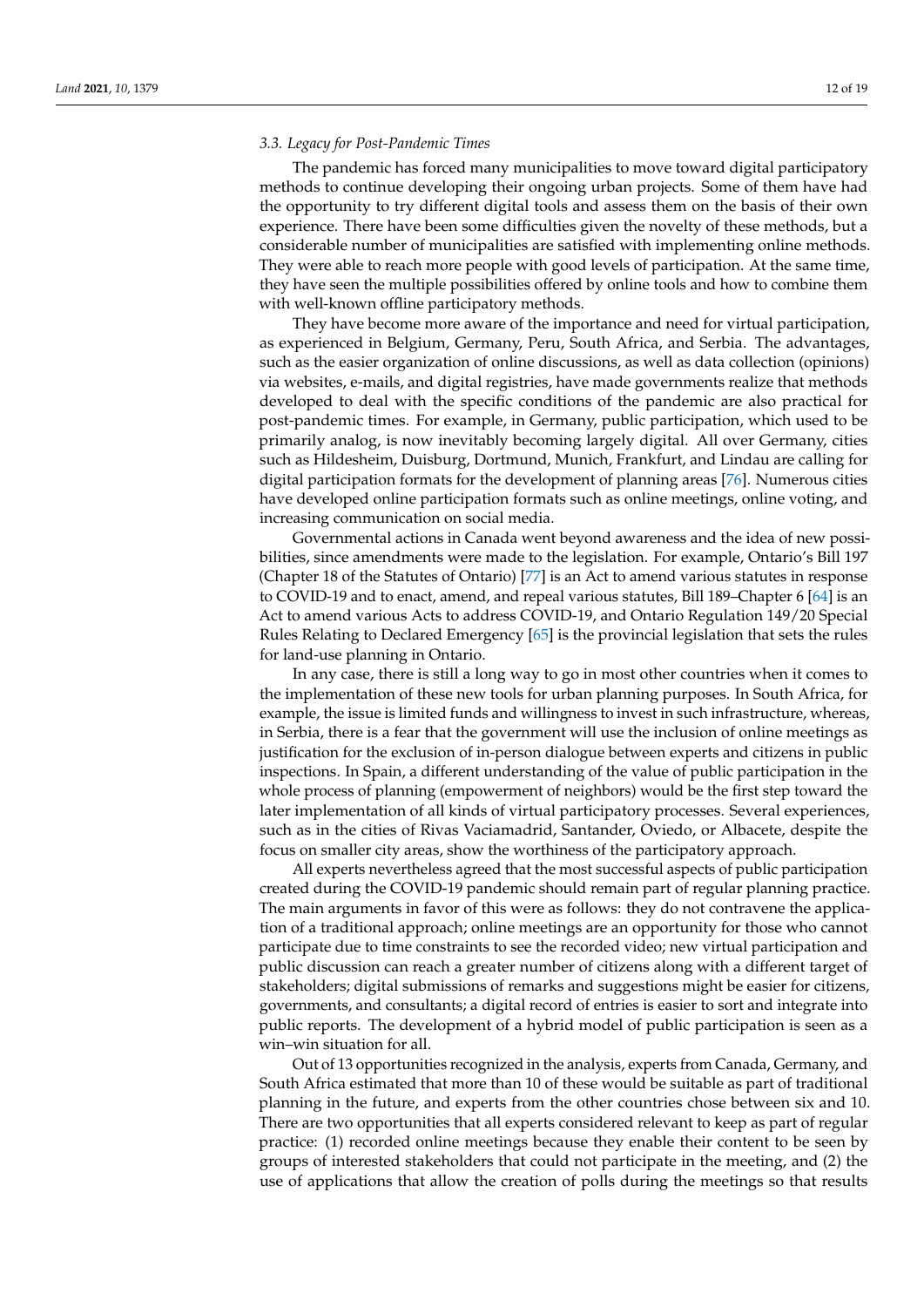can be shared with participants immediately. The majority of the experts also considered that virtual participation is an excellent opportunity to enlarge the number of participants willing to get involved due to (1) lower costs for the participants (no need to travel), (2) smaller time demands (no traveling to the venue and back), and (3) an easier evaluation process enabled by the use of online platforms.

Less popular, but still chosen by the majority of experts, were opportunities to (1) balance out young people with experienced citizens because they are more comfortable using new technologies, (2) reduce costs for the organizers (no venue, catering, etc.), (3) enhance participatory approaches and quality control with the help of user-friendly interface applications, (4) rethink "business as usual", and (5) be more transparent by effectively presenting information via virtual platforms. Only a few experts considered that virtual platforms help to overcome language barriers and build trust between participants and government/consultants.

#### <span id="page-12-0"></span>**4. Discussion and Conclusions**

This study showed that virtual participation in urban and regional planning faces similar drawbacks to those in traditional planning participation, such as the participants' knowledge of planning principles and goals, as well as the involvement of a large number of stakeholders from diverse sectors and spheres. As [\[78,](#page-17-7)[79\]](#page-17-8) noted, the majority of the population is not interested in active participation in decision making, but they often get involved in order to protect their private interests. They do not realize the benefits or the important contribution of citizen participation [\[80\]](#page-17-9). Compared to traditional ways of participation, participants' knowledge must include how to use the technology (computer/mobile phone) and applications installed on electronic devices. Although [\[81\]](#page-17-10) stated that technological possibilities and skills no longer represent an obstacle, [\[82\]](#page-17-11) noted that technological literacy is developing gradually, and that part of the population is still not familiar with or comfortable using ICT.

On the one hand, the use of technologies in the participation process opens the possibility of involving a larger number of people and, hence, a broader scope of stakeholders. This issue has also been broadly addressed in other sources. The authors of [\[2](#page-14-13)[,11](#page-14-14)[,15](#page-14-11)[,19](#page-15-2)[–21](#page-15-4)[,83\]](#page-17-12) considered that virtual participation enables more flexible involvement of stakeholders and saves time and money for both organizers and attendees. If these are the reasons why participants should take part in the processes, technology and accompanying software make it possible. Forms of participation that do not require discussion also help; potential participants can share their opinions at a time that suits them best via e-mail, online questionnaire, survey, online platform, etc. [\[15\]](#page-14-11). Virtual participation eliminates the dimension of physical distance [\[84\]](#page-17-13) and reduces the  $CO<sub>2</sub>$  footprint due to reduced travel [\[83,](#page-17-12)[85\]](#page-17-14).

On the other hand, it has been noted by other researchers that using a solely virtual approach eliminates some participation from the public participation process [\[82\]](#page-17-11), especially in the case of the elderly [\[7\]](#page-14-4). Those who are used to traditional participation forms, do not have a computer/mobile phone, or are not sufficiently familiar with the use of technology could choose or be forced to stay out of the participation process. Additionally, part of the population does not have internet access, which implies a digital divide when combined with the lack of technical equipment and knowledge [\[13](#page-14-8)[,21\]](#page-15-4).

Technical knowledge and internet access are closely related to the local context: individual and group access to the infrastructure and their social status. Thus, the digital divide results from the urban–rural [\[86\]](#page-17-15), wealthy–poor [\[12](#page-14-10)[,13\]](#page-14-8), young–elderly [\[21](#page-15-4)[,87\]](#page-17-16), and gender divides [\[12,](#page-14-10)[82](#page-17-11)[,87](#page-17-16)[–89\]](#page-17-17), as recognized in this study and by other authors. It was also noted, as confirmed by [\[11\]](#page-14-14), that the divide based on social status is the foundation for the divide based on skin color. The authors of [\[90\]](#page-17-18) also registered the problem of disabled persons who might be included in the participation more easily with the introduction of technological means, but only if the interface is adapted to their requirements.

Therefore, overcoming technical obstacles is relevant to improving the possibility of marginalized groups' participation and overcoming difficulties in communication and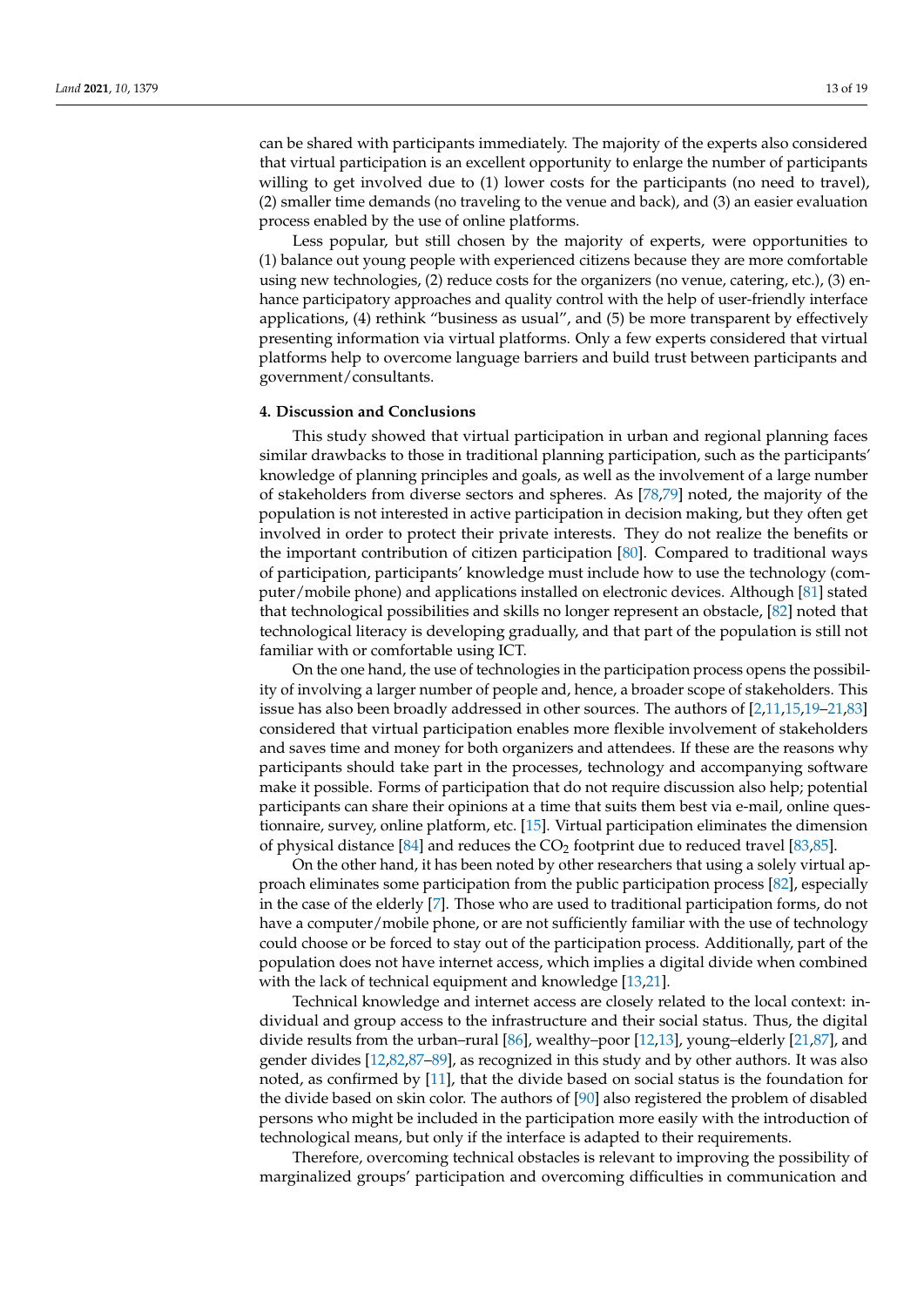understanding between participants from different milieux and social groups [\[2,](#page-14-13)[7,](#page-14-4)[19,](#page-15-2)[33\]](#page-15-14). A serious level of improvement is also expected in the sphere of data protection, anonymity, and transparency on the technical side of the processes [\[21](#page-15-4)[,91](#page-17-19)[,92\]](#page-17-20). New and more visually attractive forms of plan presentation also increase responsiveness in the participation process and, to a certain extent, eliminate the absence of face-to-face communication between plan creators and other stakeholders [\[15](#page-14-11)[,87\]](#page-17-16). This is crucial for target groups reluctant to enter virtual (nonpersonal) exchange without informal social interactions [\[7,](#page-14-4)[19,](#page-15-2)[82\]](#page-17-11). Since virtual exchange reduces the ability to ask questions [\[19\]](#page-15-2), it leaves the virtual participants (if the meetings are mixed) on the margin of the conversation [\[93,](#page-17-21)[94\]](#page-17-22).

Other studies stated that some participants might withdraw from participation because they do not feel competent enough to share their opinion with professionals [\[95\]](#page-17-23). In contrast, some forms of virtual participation (e.g., voting, mobile applications) do not require a public display, thereby easing participation for those who feel embarrassed [\[96\]](#page-17-24). A simplification of planned design and its outcomes might be clearer to a wider range of participants through virtual reality (VR) and augmented reality (AR). As technology is an essential part of a smart city, it is natural that it plays a significant role in planning itself. The authors of [\[97,](#page-17-25)[98\]](#page-17-26) emphasized that VR and AR greatly assist in good quality planning because they enable authentic simulation and visualization of planned interventions in space, thus allowing participants to make the right decision when deciding to either accept or decline the offered design. VR and AR are, nevertheless, new tools in planning; therefore, they require further improvements to present the scenario more realistically and engage a wider range of stakeholders by improving easy access, simple understanding, level of amusement, etc. [\[99](#page-18-0)[,100\]](#page-18-1).

Some authors (e.g., [\[3](#page-14-3)[,101–](#page-18-2)[103\]](#page-18-3)) argued that public participation suffers from formality, which does not fulfil its purpose of the true inclusion of stakeholders and citizens in the process. As noted by this study and confirmed by [\[12\]](#page-14-10), this might significantly hinder participants' trust in the process and their motivation to get involved. New and virtual forms of presenting public discussion results (e.g., graphs, polls) increase transparency and, hence, trust [\[7\]](#page-14-4). In addition to the use of presentation forms, the technology enables video and audio recording [\[82\]](#page-17-11), which greatly increases the dissemination, transparency, understanding of the discussed document, and the quality of the stakeholders' response in the ensuing participation rounds.

In conclusion, the COVID-19 pandemic has served as a change initiator in public participation, including participation in urban and regional planning. The changes were mainly directed toward the introduction of technology, with improvised and planned new forms of online participation. According to the results of this and other studies that dealt with the consequences of COVID-19 (e.g., [\[23,](#page-15-5)[30,](#page-15-12)[104\]](#page-18-4)), new approaches and a shift toward virtual participation have already been considered the "new normal". In this sense, it is underlined that face-to-face communication and traditional forms of participation cannot be simply replaced by virtual forms of participation [\[2\]](#page-14-13), but virtual participation offers new opportunities that were not possible in the traditional approach. Therefore, other studies (e.g., [\[9](#page-14-6)[,12](#page-14-10)[,13,](#page-14-8)[17,](#page-15-0)[81\]](#page-17-10)) advocate a combined approach as the best solution for future participative processes, which is emphasized by the authors of this study, particularly for the field of urban and regional planning.

The shift toward a combined approach should flow in parallel with technological advances and their application in participation, along with the awareness-raising and education of all potential participants in the use of technology and the purpose of urban and regional planning in order to maximize the meaningfulness of the shift [\[4,](#page-14-15)[15,](#page-14-11)[87\]](#page-17-16). A combined approach in the post-COVID-19 era would spur a larger number of stakeholders and their diversity, which is considered the ultimate precondition for a successful and meaningful participatory process [\[2](#page-14-13)[,3,](#page-14-3)[7,](#page-14-4)[12,](#page-14-10)[82,](#page-17-11)[95](#page-17-23)[,105\]](#page-18-5). Before COVID-19, [\[2\]](#page-14-13) explored technical and methodologically detailed solutions to improve virtual participation, which [\[81\]](#page-17-10) conducted in the specific COVID-19 context. Their results can be used as a starting point when adjusting to a combined approach. Additionally, [\[7\]](#page-14-4) noted that the practice of at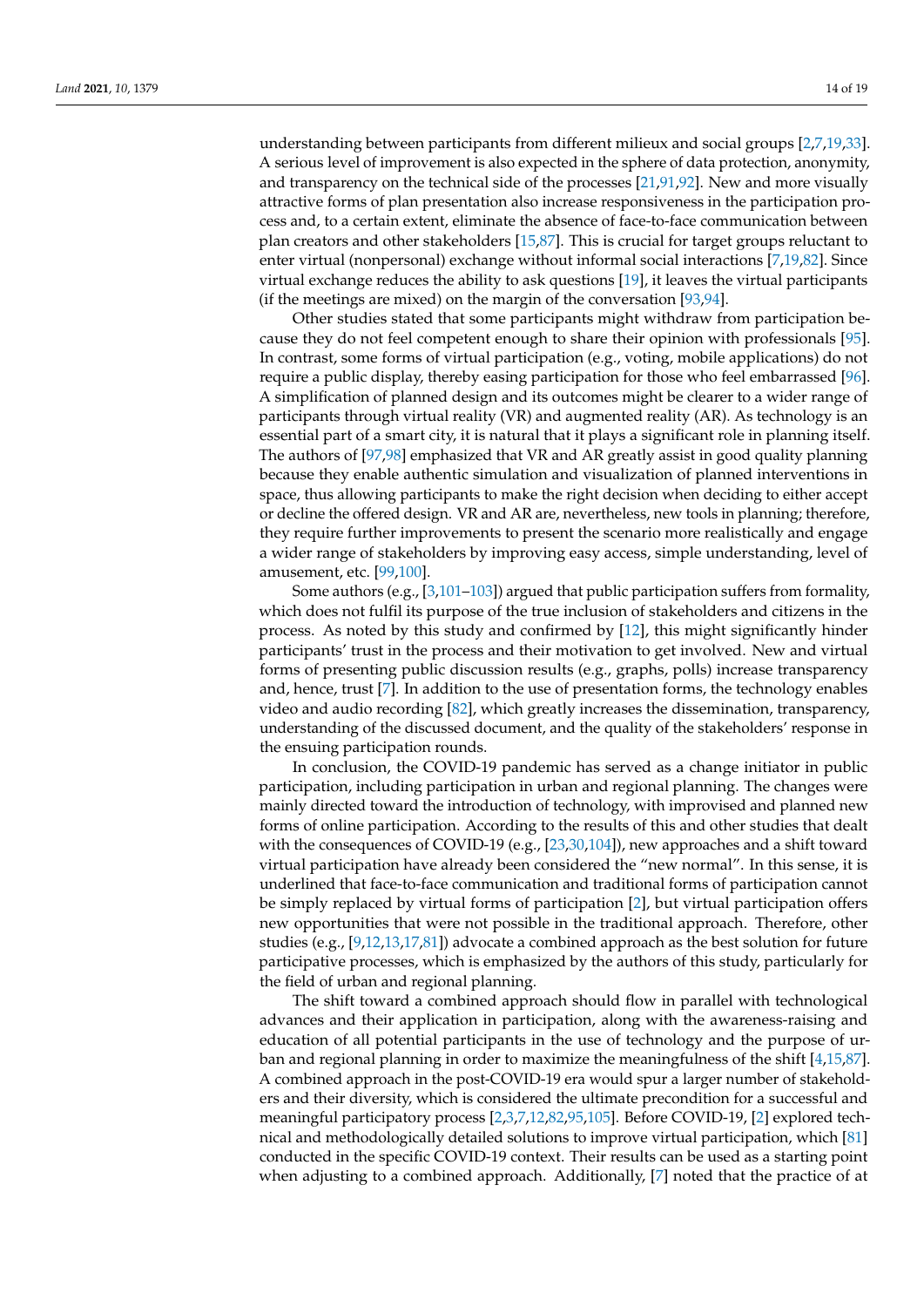least one face-to-face meeting should be kept, following the recommendations by [\[15\]](#page-14-11) to hold the participation process in several rounds and by [\[87\]](#page-17-16) to involve participation in the earliest stage of planning and keep it through the entire process.

**Author Contributions:** Conceptualization, M.P. and J.C.; methodology, M.P. and J.C.; software, M.P., J.C., G.C., F.M., O.O., S.T.M. and J.v.d.B.; validation, M.P., J.C., G.C., F.M., O.O., S.T.M. and J.v.d.B.; formal analysis, M.P.; investigation, M.P., J.C., G.C., F.M., O.O., S.T.M. and J.v.d.B.; resources, M.P., J.C., G.C., F.M., O.O., S.T.M. and J.v.d.B.; data curation, M.P.; writing—original draft preparation, M.P.; writing—review and editing, M.P., J.C., G.C., F.M., O.O., S.T.M. and J.v.d.B.; visualization, M.P.; supervision, M.P.; project administration, M.P. and J.C.; funding acquisition, M.P., J.C., G.C., F.M., O.O., S.T.M. and J.v.d.B. All authors read and agreed to the published version of the manuscript.

**Funding:** This research received no external funding.

**Institutional Review Board Statement:** Not applicable.

**Informed Consent Statement:** Not applicable.

**Data Availability Statement:** Data are available in a publicly accessible repository that does not issue DOIs. Publicly available datasets were analyzed in this study. These data sources can be found in the references.

**Conflicts of Interest:** The authors declare no conflict of interest. The funders had no role in the design of the study; in the collection, analyses, or interpretation of data; in the writing of the manuscript, or in the decision to publish the results.

#### **References**

- <span id="page-14-0"></span>1. Healey, P. The Communicative Turn in Planning Theory and its Implications for Spatial Strategy Formation. *Environ. Plan. B Plan. Des.* **1996**, *23*, 217–234. [\[CrossRef\]](http://doi.org/10.1068/b230217)
- <span id="page-14-13"></span>2. Hampton, S.E.; Halpern, B.S.; Winter, M.; Balch, J.K.; Parker, J.N.; Baron, J.S.; Palmer, M.; Schildhauer, M.P.; Bishop, P.; Meagher, T.R.; et al. Best practices for virtual participation in meetings: Experiences from synthesis centers. *Bull. Ecol. Soc. Am.* **2017**, *98*, 57–63. [\[CrossRef\]](http://doi.org/10.1002/bes2.1290)
- <span id="page-14-3"></span>3. Maričić, T.; Cvetinović, M.; Bolay, J.C. Participatory Planning in the Urban Development of Post-Socialist Serbia. A Support to Urban *Development Process*, 1st ed.; École Polytechnique Fédérale de Lausanne (EPFL) Cooperation and Development Center (CODEV): Lausanne, Switzerland; Institute of Architecture and Urban & Spatial Planning of Serbia (IAUS): Belgrade, Serbia, 2018.
- <span id="page-14-15"></span>4. Cairns, G.; Wright, G. A reflection on the mass production of scenarios in response to COVID-19. *Futures Foresights Sci.* **2020**, *2*, 1–5. [\[CrossRef\]](http://doi.org/10.1002/ffo2.34)
- <span id="page-14-1"></span>5. Gohari, S.; Baer, D.; Nielsen, B.F.; Glicher, E.; Situmorang, W.Z. Prevailing approaches and practices of citizen participation in smart city projects: Lessons from Trondheim, Norway. *Infrastructures* **2020**, *5*, 36. [\[CrossRef\]](http://doi.org/10.3390/infrastructures5040036)
- <span id="page-14-2"></span>6. Hall, P. *Cities of Tomorrow: An Intellectual History of Urban Planning and Design in the 20th Century*, updated edition; Blackwell: London, UK, 2002.
- <span id="page-14-4"></span>7. Jaeweon, Y.; Sae-Woom, J.; Dongoh, H.; Seung-Won, K.; Ju-Chul, J. Post COVID-19 Visioning of Urban Comprehensive Plan through Citizen Participation: Focusing on the Citizen Participation of Busan Metropolitan City. *J. Korea Plan. Assoc.* **2021**, *56*, 156–168.
- <span id="page-14-5"></span>8. World Health Organization. Available online: <www.who.int/emergencies/diseases/novel-coronavirus-2019> (accessed on 25 May 2020).
- <span id="page-14-6"></span>9. Rooij, R.; Aalbers, K.; Hausleitner, B.; Newton, C.; Rocco, R. Education for the resilient city—Teaching and learning urban design and planning in COVID-19 times. *Urban Des. Plan.* **2020**, *173*, 119–124. [\[CrossRef\]](http://doi.org/10.1680/jurdp.20.00052)
- <span id="page-14-7"></span>10. Azizi, M.; Azar, A.; Dehghan Nayeri, M. Participatory decision making in the post COVID-19 period. *Mod. Res. Decis. Mak.* **2020**, *5*, 165–192.
- <span id="page-14-14"></span>11. Valdez, E.S.; Gubrium, A. Shifting to Virtual CBPR Protocols in the Time of Corona Virus/COVID-19. *Int. J. Qual. Methods* **2020**, *19*, 1–9. [\[CrossRef\]](http://doi.org/10.1177/1609406920977315)
- <span id="page-14-10"></span>12. Bricout, J.; Baker, M.A.P.; Moon, W.N.; Sharma, B. Exploring the Smart Future of Participation: Community, Inclusivity, and People with Disabilities. *Int. J. E-Plan. Res.* **2021**, *10*, 94–108. [\[CrossRef\]](http://doi.org/10.4018/IJEPR.20210401.oa8)
- <span id="page-14-8"></span>13. Graziano, T. Smart Technologies, Back-to-the-Village Rhetoric, and Tactical Urbanism: Post-COVID Planning Scenarios in Italy. *Int. J. E-Plan. Res. (IJEPR)* **2021**, *10*, 80–93. [\[CrossRef\]](http://doi.org/10.4018/IJEPR.20210401.oa7)
- <span id="page-14-9"></span>14. Liang, Z.C.; Ooi, S.B.S.; Wang, W. Pandemics and their impact on medical training: Lessons from Singapore. *Acad. Med.* **2020**, *95*, 1359–1361. [\[CrossRef\]](http://doi.org/10.1097/ACM.0000000000003441)
- <span id="page-14-11"></span>15. Rajhans, V.; Rege, S.; Memon, U.; Shinde, A. Adopting a modified Delphi technique for revisiting the curriculum: A useful approach during the COVID-19 pandemic. *Qual. Res. J.* **2020**, *20*, 373–382. [\[CrossRef\]](http://doi.org/10.1108/QRJ-05-2020-0043)
- <span id="page-14-12"></span>16. Norris, P. Virtual democracy. *Harv. Int. J. Press Politics* **1998**, *3*, 1–8. [\[CrossRef\]](http://doi.org/10.1177/1081180X98003002001)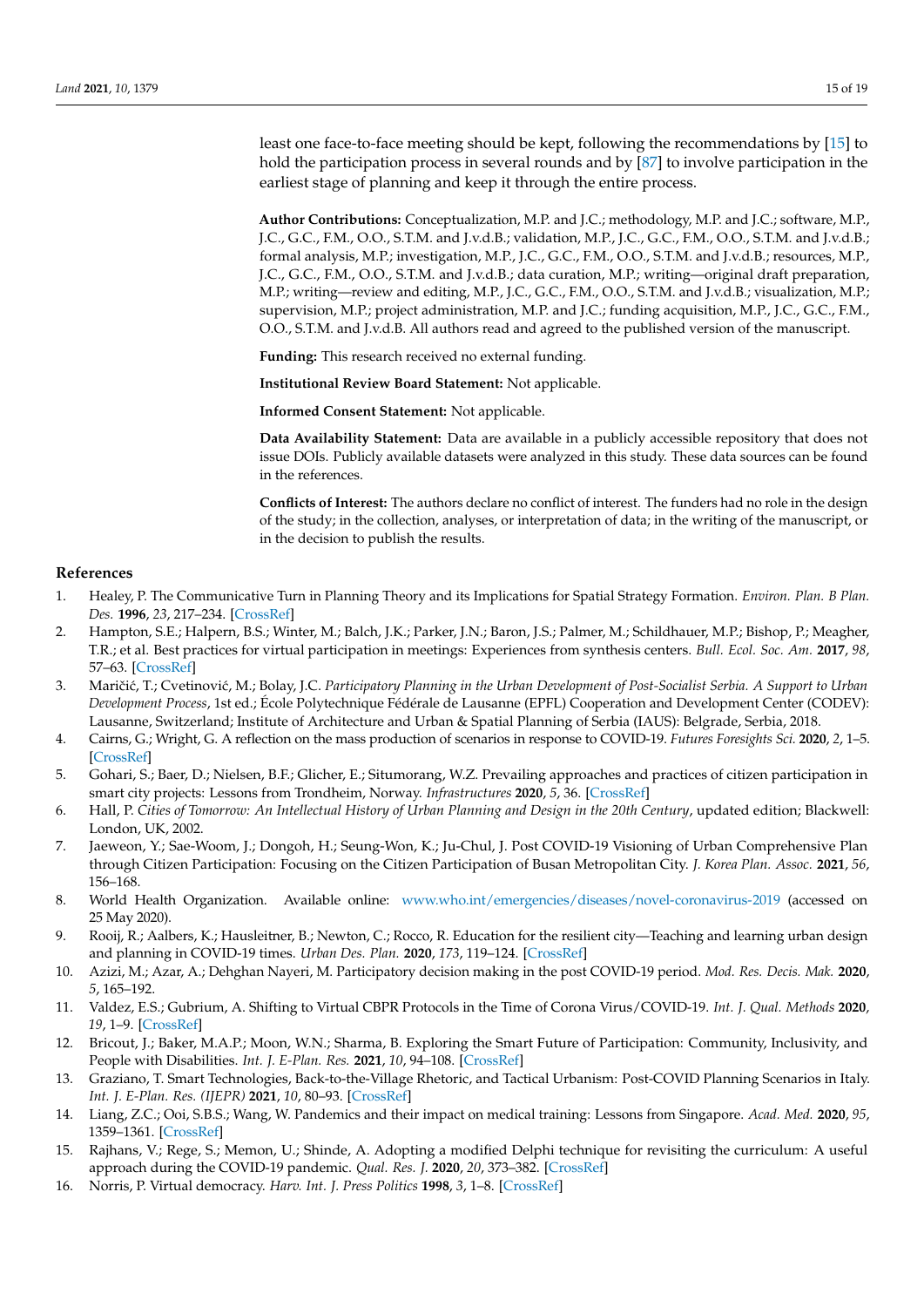- <span id="page-15-0"></span>17. Mehmood, A.; Imran, M. Digital social innovation and civic participation: Toward responsible and inclusive transport planning. *Eur. Plan. Stud.* **2021**, *29*, 1870–1885. [\[CrossRef\]](http://doi.org/10.1080/09654313.2021.1882946)
- <span id="page-15-1"></span>18. Olson, G.M.; Zimmerman, A. (Eds.) *Scientific Collaboration on the Internet*, 1st ed.; MIT Press: Cambridge, MA, USA, 2008.
- <span id="page-15-2"></span>19. Shirmohammadi, S.; Hu, S.; Ooi, W.T.; Schiele, G.; Wacker, A. Mixing virtual and physical participation: The future of conference attendance? In Proceedings of the IEEE International Workshop on Haptic Audio Visual Environments and Games (HAVE 2012) Proceedings, Munich, Germany, 8–9 October 2012; pp. 150–155.
- <span id="page-15-3"></span>20. Stanyer, J. The British Public and Political Attitude Expression: The Emergence of a Self-expressive Political Culture? *Contemp. Politics* **2005**, *11*, 19–32. [\[CrossRef\]](http://doi.org/10.1080/13569770500098623)
- <span id="page-15-4"></span>21. Vromen, A. Building virtual spaces: Young people, participation and the Internet. *Aust. J. Political Sci.* **2008**, *43*, 79–97. [\[CrossRef\]](http://doi.org/10.1080/10361140701842581)
- 22. Dubov, A.; Shoptaw, S. The value and ethics of using technology to contain the COVID-19 epidemic (Letter to the Editor). *Am. J. Bioeth.* **2020**, *20*, W7–W11. [\[CrossRef\]](http://doi.org/10.1080/15265161.2020.1764136)
- <span id="page-15-5"></span>23. Torous, J.; Myrick, K.J.; Rauseo-Ripcupero, N.; Firth, J. Digital mental health and COVID-19: Using technology today to accelerate the curve on access and quality tomorrow. *JMIR Ment. Health* **2020**, *7*, 38848. [\[CrossRef\]](http://doi.org/10.2196/18848) [\[PubMed\]](http://www.ncbi.nlm.nih.gov/pubmed/32213476)
- <span id="page-15-6"></span>24. Norris, P. *Digital Divide: Civic Engagement, Information Poverty and the Internet Worldwide*; Cambridge University Press: Cambridge, MA, USA, 2001.
- <span id="page-15-7"></span>25. Goodchild, M.F. Citizens as sensors: The world of volunteered geography. *GeoJournal* **2007**, *69*, 211–221. [\[CrossRef\]](http://doi.org/10.1007/s10708-007-9111-y)
- <span id="page-15-8"></span>26. Gabrys, J. Programming Environments: Environmentality and citizen sensing in the smart city. *Environ. Planning. D Soc. Space* **2014**, *32*, 30–48. [\[CrossRef\]](http://doi.org/10.1068/d16812)
- <span id="page-15-9"></span>27. Papacharissi, Z. The virtual sphere: The internet as a public sphere. *New Media Soc.* **2002**, *4*, 9–27. [\[CrossRef\]](http://doi.org/10.1177/14614440222226244)
- <span id="page-15-10"></span>28. Buheji, M.; Buheji, A. Planning Competency in the New Normal—Employability Competency in Post- COVID-19 Pandemic. *Int. J. Hum. Resour. Stud.* **2020**, *10*, 237–251. [\[CrossRef\]](http://doi.org/10.5296/ijhrs.v10i2.17085)
- <span id="page-15-11"></span>29. Park, H.-J. Urban Planning in Post-COVID-19 Era: Humanist Perspective Revisited. *J. Econ. Geogr. Soc. Korea* **2020**, *23*, 247–261.
- <span id="page-15-12"></span>30. Castka, P.; Searcy, C.; Fisher, S. Technology-enhanced auditing in voluntary sustainability standards: The impact of COVID-19. *Sustainability* **2020**, *12*, 4740. [\[CrossRef\]](http://doi.org/10.3390/su12114740)
- 31. Mazzoleni, S.; Turchetti, G.; Ambrosini, N. The COVID-19 outbreak: From 'black swan' to global challenges and opportunities [Editorial]. *Pulmonology* **2020**, *26*, 117–118. [\[CrossRef\]](http://doi.org/10.1016/j.pulmoe.2020.03.002) [\[PubMed\]](http://www.ncbi.nlm.nih.gov/pubmed/32291202)
- <span id="page-15-13"></span>32. Ting, D.S.W.; Carin, L.; Dzau, V.; Wong, T.Y. Digital technology and COVID-19. *Nat. Med.* **2020**, *26*, 458–464. [\[CrossRef\]](http://doi.org/10.1038/s41591-020-0824-5) [\[PubMed\]](http://www.ncbi.nlm.nih.gov/pubmed/32284618)
- <span id="page-15-14"></span>33. Hudson-Smith, A.; Evans, S.; Batty, M. Building the virtual city: Public participation through e-democracy. *Know. Techn. Pol.* **2005**, *18*, 62–85. [\[CrossRef\]](http://doi.org/10.1007/s12130-005-1016-9)
- <span id="page-15-15"></span>34. Thoneick, R. Integrating Online and Onsite Participation in Urban Planning: Assessment of a Digital Participation System. *Int. J. E-Plan. Res.* **2021**, *10*, 1–20. [\[CrossRef\]](http://doi.org/10.4018/IJEPR.2021010101)
- <span id="page-15-16"></span>35. Anttiroiko, A.-V. Digital Urban Planning Platforms: The Interplay of Digital and Local Embeddedness in Urban Planning. *Int. J. E-Plan. Res.* **2021**, *10*, 35–49. [\[CrossRef\]](http://doi.org/10.4018/IJEPR.20210701.oa3)
- <span id="page-15-17"></span>36. Sameh, H.M.M. Public Participation in Urban Development Process through Information and Communication Technologies. Master's Thesis, Department of Urban Planning, Faculty of Engineering, Ain Shams University, Cairo, Egypt, 2011. Available online: [www.cpas-egypt.com/pdf/Hend\\_Magdy/M.Sc/002Public-Participation-in-Urban-Planning.pdf](www.cpas-egypt.com/pdf/Hend_Magdy/M.Sc/002Public-Participation-in-Urban-Planning.pdf) (accessed on 26 November 2021).
- <span id="page-15-18"></span>37. Rio Declaration on Environment and Development. 1992. Available online: [www.jus.uio.no/lm/environmental.development.rio.](www.jus.uio.no/lm/environmental.development.rio.declaration.1992/portrait.a4.pdf) [declaration.1992/portrait.a4.pdf](www.jus.uio.no/lm/environmental.development.rio.declaration.1992/portrait.a4.pdf) (accessed on 26 November 2021).
- <span id="page-15-19"></span>38. Leipzig Charter on Sustainable European Cities (Leipzig Charter 2007). Available online: [https://ec.europa.eu/regional\\_policy/](https://ec.europa.eu/regional_policy/sources/activity/urban/leipzig_charter.pdf) [sources/activity/urban/leipzig\\_charter.pdf](https://ec.europa.eu/regional_policy/sources/activity/urban/leipzig_charter.pdf) (accessed on 26 November 2021).
- <span id="page-15-20"></span>39. Treaty of Lisbon. Available online: <https://eur-lex.europa.eu/legal-content/EN/TXT/?uri=CELEX%3A12007L%2FTXT> (accessed on 26 November 2021).
- <span id="page-15-21"></span>40. The New Leipzig Charter–the Transformative Power of Cities for the Common Good. Available online: [https://ec.](https://ec.europa.eu/regional_policy/sources/docgener/brochure/new_leipzig_charter/new_leipzig_charter_en.pdf) [europa.eu/regional\\_policy/sources/docgener/brochure/new\\_leipzig\\_charter/new\\_leipzig\\_charter\\_en.pdf](https://ec.europa.eu/regional_policy/sources/docgener/brochure/new_leipzig_charter/new_leipzig_charter_en.pdf) (accessed on 26 November 2021).
- <span id="page-15-22"></span>41. Hodge, G.; Gordon, L.A.D. *Planning Canadian Communities: An Introduction to the Principles, Practice, and Participants*, 5th ed.; Thomson Nelson Publishers: Toronto, ON, Canada, 2008.
- <span id="page-15-23"></span>42. Bundesbaugesetz (German Federal Building Act) vom 23. Juni 1960 Erster Teil: Bauleitplanung §2 Aufstellung der Bauleitpläne (6). Available online: <www.stadtgrenze.de/s/bbg/1960/bbaug1960.htm> (accessed on 12 July 2021).
- <span id="page-15-24"></span>43. Bundesbaugesetz (German Building Law) vom 18.08.1976 BGBI. I S. 2256 §2a Beteiligung der Bürger an der Bauleitplanung. Available online: [www.bgbl.de/xaver/bgbl/start.xav?start=//\\*%5B@attr\\_id=%27bgbl176s2256.pdf%27%5D#\\_\\_bgbl\\_\\_%2F%](www.bgbl.de/xaver/bgbl/start.xav?start=//*%5B@attr_id=%27bgbl176s2256.pdf%27%5D#__bgbl__%2F%2F*%5B%40attr_id%3D%27bgbl176s2256.pdf%27%5D__1628501890392) [2F\\*%5B%40attr\\_id%3D%27bgbl176s2256.pdf%27%5D\\_\\_1628501890392](www.bgbl.de/xaver/bgbl/start.xav?start=//*%5B@attr_id=%27bgbl176s2256.pdf%27%5D#__bgbl__%2F%2F*%5B%40attr_id%3D%27bgbl176s2256.pdf%27%5D__1628501890392) (accessed on 13 July 2021).
- <span id="page-15-25"></span>44. Europarechtsanpassungsgesetz Bau–EAG Bau (European Construction Law Adaptation Act) vom 24. Juni 2004, Stadtumbau §§171a-d Soziale Stadt §171e. Available online: [www.bgbl.de/xaver/bgbl/start.xav?start=//\\*\[@attr\\_id=%27bgbl104s1359.pdf%](www.bgbl.de/xaver/bgbl/start.xav?start=//*[@attr_id=%27bgbl104s1359.pdf%27]#__bgbl__%2F%2F*%5B%40attr_id%3D%27bgbl104s1359.pdf%27%5D__1628502700349) [27\]#\\_\\_bgbl\\_\\_%2F%2F\\*%5B%40attr\\_id%3D%27bgbl104s1359.pdf%27%5D\\_\\_1628502700349](www.bgbl.de/xaver/bgbl/start.xav?start=//*[@attr_id=%27bgbl104s1359.pdf%27]#__bgbl__%2F%2F*%5B%40attr_id%3D%27bgbl104s1359.pdf%27%5D__1628502700349) (accessed on 12 July 2021).
- <span id="page-15-26"></span>45. Busch, L. Bürgerbeteiligung in der Städtebaulichen Planung-das Beispiel der Kreisangehörigen Städte Schleswig-Holsteins. Ph.D. Dissertation, HafenCity Universität, Hamburg, Germany, 2009. Available online: [https://repos.hcu-hamburg.de/bitstream/hcu/](https://repos.hcu-hamburg.de/bitstream/hcu/413/1/Diss_Busch.pdf) [413/1/Diss\\_Busch.pdf](https://repos.hcu-hamburg.de/bitstream/hcu/413/1/Diss_Busch.pdf) (accessed on 7 July 2021).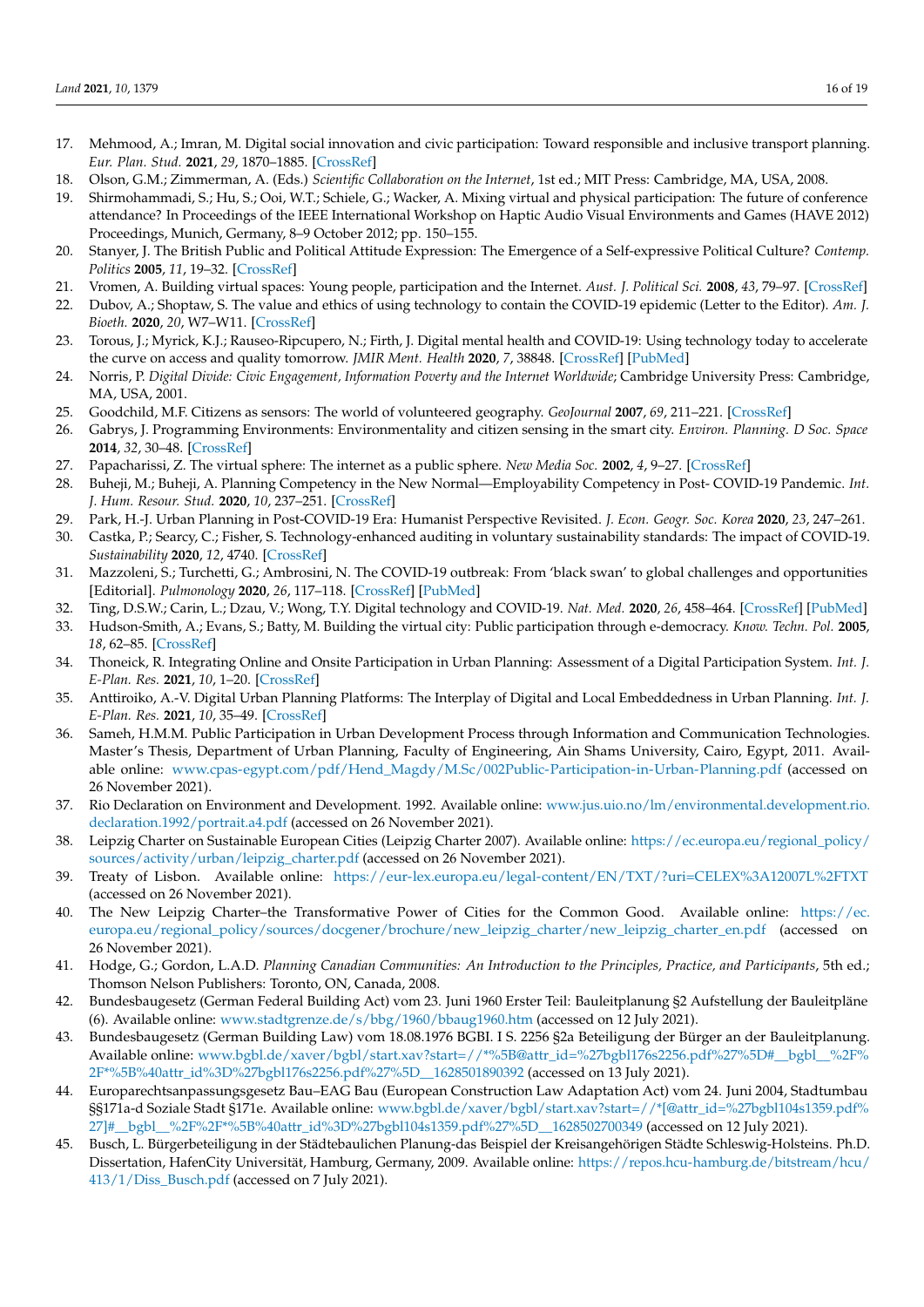- <span id="page-16-0"></span>46. Reglamento 2159/1978 de Planeamiento para el desarrollo y aplicación de la Ley sobre Régimen del Suelo y Ordenación Urbana (Planning Regulation for the development and application of the Law on Land Regime and Urban Planning). 1978. Available online: <www.boe.es/eli/es/rd/1978/06/23/2159> (accessed on 12 July 2021).
- <span id="page-16-1"></span>47. Delgado Pérez, G. La participación ciudadana en el planeamiento urbanístico y el fenómeno de la teledirección: Análisis crítico sobre el proceso de formación de los planes urbanísticos en España y la incidencia de la opinión de los ciudadanos en su redacción, tramitación y gestión posterior. *Scr. Nova. Rev. Electrónica De Geogr. Y Cienc. Soc.* **2007**, *14*, 245.
- <span id="page-16-2"></span>48. Ley 6/1998 sobre régimen del suelo y valoraciones (Land Regime and Valorization Law 6/1998). Boletín Oficial del Estado No. 89, 14 April 1998. Available online: <www.boe.es/eli/es/l/1998/04/13/6> (accessed on 5 July 2021).
- <span id="page-16-3"></span>49. Mozo Amo, J. El urbanismo y la participación ciudadana. *Encuentros Multidiscip.* **2015**, *50*, 1–8.
- <span id="page-16-4"></span>50. Ley de los Derechos de Participación y Control Ciudadanos. Ley 26300, Diario Oficial 'El Peruano (Rights of Citizen Participation and Control Law-Law No. 26300). Available online: [https://www2.congreso.gob.pe/sicr/cendocbib/con5\\_uibd.nsf/76AA4A3](https://www2.congreso.gob.pe/sicr/cendocbib/con5_uibd.nsf/76AA4A37BC523EA8052586DB00226C55/$FILE/LEY-26300.pdf) [7BC523EA8052586DB00226C55/\\$FILE/LEY-26300.pdf](https://www2.congreso.gob.pe/sicr/cendocbib/con5_uibd.nsf/76AA4A37BC523EA8052586DB00226C55/$FILE/LEY-26300.pdf) (accessed on 15 July 2021).
- <span id="page-16-5"></span>51. JNE & UNDP. *Guia de Participación Ciudadana del Perú. Lima*; Jurado Nacional de Elecciones: Lima, Peru, 2008; Available online: [www2.congreso.gob.pe/sicr/cendocbib/con4\\_uibd.nsf/B3465D6F1868627205257CD7005DE4B8/\\$FILE/1\\_pdfsam\\_Guia\\_](www2.congreso.gob.pe/sicr/cendocbib/con4_uibd.nsf/B3465D6F1868627205257CD7005DE4B8/$FILE/1_pdfsam_Guia_de_participacion_ciudadana.pdf) [de\\_participacion\\_ciudadana.pdf](www2.congreso.gob.pe/sicr/cendocbib/con4_uibd.nsf/B3465D6F1868627205257CD7005DE4B8/$FILE/1_pdfsam_Guia_de_participacion_ciudadana.pdf) (accessed on 3 August 2021).
- <span id="page-16-6"></span>52. Guide on Public Participation in the Public Service; Department: Public Service and Administration—Republic of South Africa (DPSA). 2008. Available online: <www.dpsa.gov.za/dpsa2g/documents/cdw/2014/citizenengagement.pdf> (accessed on 13 July 2021).
- <span id="page-16-7"></span>53. Vitello, C. Updated Guide to Canada's Impact Assessment Act. 2020. Available online: <https://environmentaljournal.ca> (accessed on 15 July 2021).
- <span id="page-16-8"></span>54. Impact Assessment Act [Enacted by section 1 of chapter 28 of the Statutes of Canada 2019, in force 28 August 2019, see SI/2019-86]. Available online: <www.laws-lois.justice.gc.ca/PDF.1-2.75.pdf> (accessed on 15 July 2021).
- <span id="page-16-9"></span>55. Ley 7/1985 Reguladora de las Bases del Régimen Local (Law Regulating the Bases of Local Governments). 1985. Available online: <www.boe.es/eli/es/l/1985/04/02/7/con> (accessed on 12 July 2021).
- <span id="page-16-10"></span>56. Bräuer, M.; Biewendt, T. Elektronische Bürgerbeteiligung in deutschen Großstädten 2004. Website-Ranking Herausgegeben von der Initiative eParticipation. Available online: <www.initiative-eparticipation.de> (accessed on 7 July 2021).
- <span id="page-16-11"></span>57. Wiegandt, C.-C.; Lobeck, M.; Märker, O.; Wolf, K.; Häußler, J.; Christ, S. Webbasierte Medien in der Stadtentwicklung: Bürgerbeteiligung und Bürgerengagement in der Digitalen Gesellschaft; BBSR-Online-Publikation Nr. 28/2017. 2018. Available online: [https://www.bbsr.bund.de/BBSR/DE/veroeffentlichungen/bbsr-online/2017/bbsr-online-28-2017-dl.html?\\_\\_blob=](https://www.bbsr.bund.de/BBSR/DE/veroeffentlichungen/bbsr-online/2017/bbsr-online-28-2017-dl.html?__blob=publicationFile%3D1) [publicationFile%3D1](https://www.bbsr.bund.de/BBSR/DE/veroeffentlichungen/bbsr-online/2017/bbsr-online-28-2017-dl.html?__blob=publicationFile%3D1) (accessed on 10 October 2021).
- <span id="page-16-12"></span>58. Real Decreto Legislativo 7/2015 por el que se Aprueba el texto Refundido de la Ley de Suelo y Rehabilitación Urbana (Urban Rehabilitation Law 7/2015). Available online: <www.boe.es/eli/es/rdlg/2015/10/30/7/con> (accessed on 3 July 2021).
- <span id="page-16-13"></span>59. Ley 19/2013 de Transparencia, Acceso a la Información Pública y buen Gobierno (Transparency, Access to Public Information and Good Governance Law). Available online: <www.boe.es/eli/es/l/2013/12/09/19/con> (accessed on 15 July 2021).
- <span id="page-16-14"></span>60. Rubio, G.; González, C.; López, L.; Pau, I.; Anes, S. Experiencia de e-participación en Rivas Vaciamadrid. In *Proceedings CollECTeR Iberoamérica 2008*; Universidad Politécnica de Madrid: Madrid, Spain, 2008.
- <span id="page-16-15"></span>61. Law on Planning and Construction. 2009. Available online: [www.pravno-informacioni-sistem.rs/SlGlasnikPortal/eli/rep/sgrs/](www.pravno-informacioni-sistem.rs/SlGlasnikPortal/eli/rep/sgrs/skupstina/zakon/2009/72/11/reg) [skupstina/zakon/2009/72/11/reg](www.pravno-informacioni-sistem.rs/SlGlasnikPortal/eli/rep/sgrs/skupstina/zakon/2009/72/11/reg) (accessed on 2 July 2021).
- <span id="page-16-16"></span>62. Bill 189 An Act to Amend Various Acts to Address the Coronavirus (COVID-19), Coronavirus (COVID-19) Support and Protection Act, 2020, Chapter 6 of the Statutes of Ontario. 2020. Available online: [https://www.ola.org/en/legislative-business/bills/](https://www.ola.org/en/legislative-business/bills/parliament-42/session-1/bill-189) [parliament-42/session-1/bill-189](https://www.ola.org/en/legislative-business/bills/parliament-42/session-1/bill-189) (accessed on 15 July 2021).
- <span id="page-16-17"></span>63. Special Rules Relating to Declared Emergency, Ontario Regulation 149/20 made under the Planning Act. Available online: <www.omtario.ca/laws/regulation/r20149> (accessed on 15 July 2021).
- <span id="page-16-18"></span>64. Decreto Legislativo No.1412 que aprueba la Ley de Gobierno Digital (Public Participation and the Digital Government Law), 2018, pp. 4–8. Available online: [https://cdn.www.gob.pe/uploads/document/file/353216/decreto-legislativo-que-aprueba-la](https://cdn.www.gob.pe/uploads/document/file/353216/decreto-legislativo-que-aprueba-la-ley-de-gobierno-digital-decreto-legislativo-n-1412-1691026-1.pdf)[ley-de-gobierno-digital-decreto-legislativo-n-1412-1691026-1.pdf](https://cdn.www.gob.pe/uploads/document/file/353216/decreto-legislativo-que-aprueba-la-ley-de-gobierno-digital-decreto-legislativo-n-1412-1691026-1.pdf) (accessed on 15 July 2021).
- <span id="page-16-19"></span>65. Ley de Desarrollo Urbano Sostenible (Sustainable Urban Development Law of 2021), 2018, pp. 2008–2010. Available online: [https://busquedas.elperuano.pe/normaslegales/decreto-legislativo-que-aprueba-el-codigo-de-responsabilidad-decreto](https://busquedas.elperuano.pe/normaslegales/decreto-legislativo-que-aprueba-el-codigo-de-responsabilidad-decreto-legislativo-n-1348-1471548-8/)[legislativo-n-1348-1471548-8/](https://busquedas.elperuano.pe/normaslegales/decreto-legislativo-que-aprueba-el-codigo-de-responsabilidad-decreto-legislativo-n-1348-1471548-8/) (accessed on 3 July 2021).
- <span id="page-16-20"></span>66. Manual para la Elaboracion de Planes de Desarrollo Metropolitano—PDM 2020 (Manual of Metropolitan Development Plans in 2020), 2020, p. 370. Available online: [https://cdn.www.gob.pe/uploads/document/file/1481389/Manual%20para%20la%20](https://cdn.www.gob.pe/uploads/document/file/1481389/Manual%20para%20la%20Elaboraci%C3%B3n%20de%20Planes%20de%20Desarrollo%20Metropolitano%20-%20PDM.pdf) [Elaboraci%C3%B3n%20de%20Planes%20de%20Desarrollo%20Metropolitano%20-%20PDM.pdf](https://cdn.www.gob.pe/uploads/document/file/1481389/Manual%20para%20la%20Elaboraci%C3%B3n%20de%20Planes%20de%20Desarrollo%20Metropolitano%20-%20PDM.pdf) (accessed on 3 August 2021).
- <span id="page-16-21"></span>67. Stadt + Grün. Available online: [https://stadtundgruen.de/artikel/buergerbeteiligung-nicht-nur-in-zeiten-von-corona-15492.](https://stadtundgruen.de/artikel/buergerbeteiligung-nicht-nur-in-zeiten-von-corona-15492.html) [html](https://stadtundgruen.de/artikel/buergerbeteiligung-nicht-nur-in-zeiten-von-corona-15492.html) (accessed on 3 July 2021).
- <span id="page-16-22"></span>68. Ponto, J. Understanding and Evaluating Survey Research. *J. Adv. Pract. Oncol.* **2015**, *6*, 168–171.
- <span id="page-16-23"></span>69. Singleton, R.A.; Straits, B.C. *Approaches to Social Research*, 5th ed.; Oxford University Press: New York, NY, USA, 2009.
- <span id="page-16-24"></span>70. Pantić, M. Sustainable Development Perspectives for Serbian Mountain Areas: Lessons from the European Context. Ph.D. Thesis, TU-Dresden, Dresden, Germany, 2014. Available online: <https://nbn-resolving.org/urn:nbn:de:bsz:14-qucosa-144339> (accessed on 1 July 2021).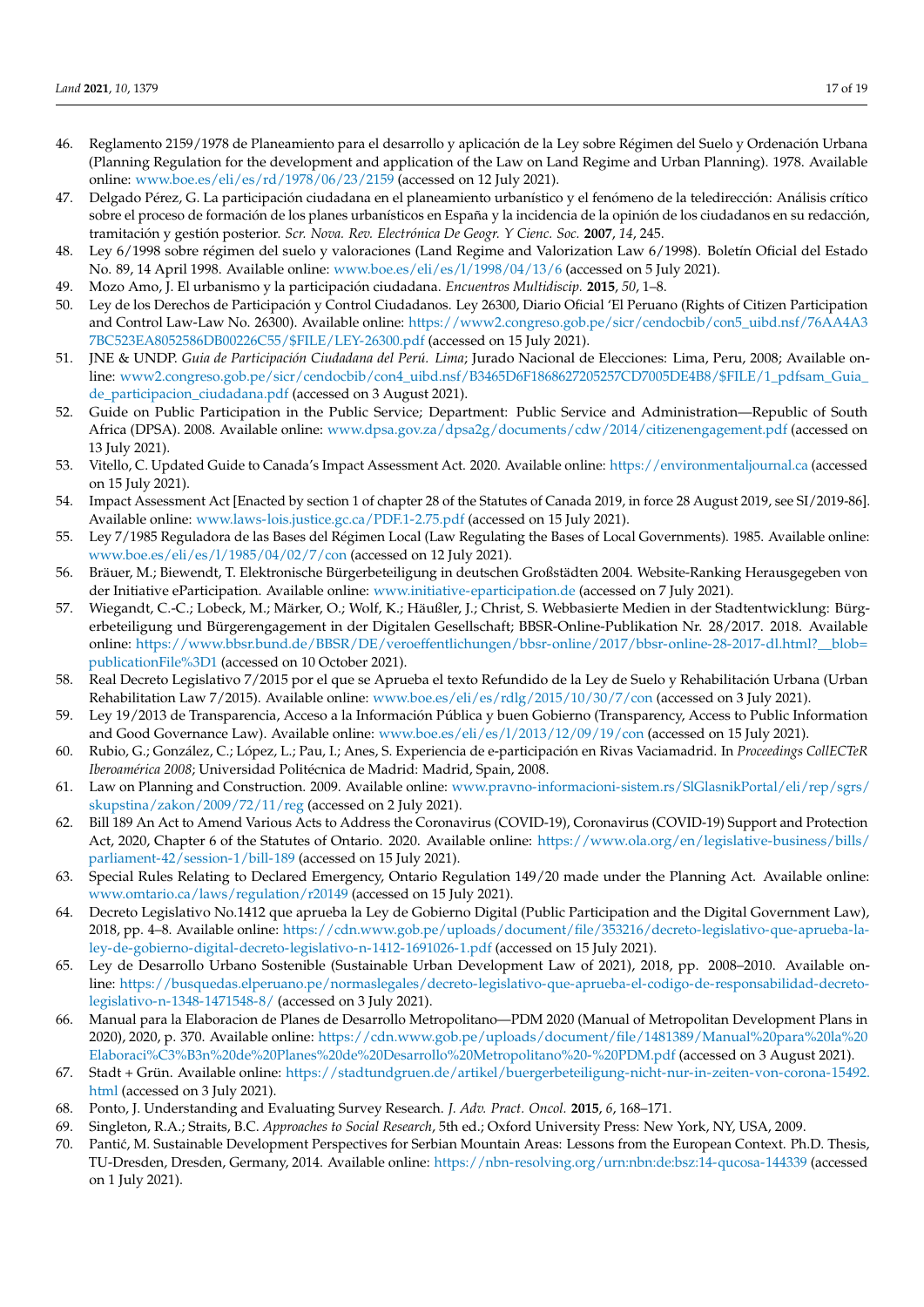- <span id="page-17-0"></span>71. Instituto Nacional de Estadística Encuesta sobre Equipamiento y Uso de Tecnologías de Información y Comunicación en los Hogares, Notas de Prensa. 2020. Available online: [www.ine.es/prensa/tich\\_2020.pdf](www.ine.es/prensa/tich_2020.pdf) (accessed on 3 July 2021).
- <span id="page-17-1"></span>72. Canadian Radio-Television and Telecommunications Commission (CRTC). Available online: [https://crtc.gc.ca/pubs/cmr2019](https://crtc.gc.ca/pubs/cmr2019-en.pdf) [en.pdf](https://crtc.gc.ca/pubs/cmr2019-en.pdf) (accessed on 7 July 2020).
- <span id="page-17-2"></span>73. Statistical Office of the Republic of Serbia (SORS). *Educational Attainment, Literacy and Computer Literacy—Data by Municipalities and Cities*; SORS: Belgrade, Serbia, 2013.
- <span id="page-17-3"></span>74. Smarter Together. Available online: <www.smarter-together.eu/projects/citizen-stakeholder-engagement-munich> (accessed on 12 September 2020).
- <span id="page-17-4"></span>75. Stadt Hildesheim-Online-Bürgerbeteiligung in der Stadtplanung. Available online: [www.hildesheim.de/rathaus/pressemeldunge](www.hildesheim.de/rathaus/pressemeldungen/2021-03-09/online-buergerbeteiligung-in-der-stadtplanung.html?type=2#)n/ [2021-03-09/online-buergerbeteiligung-in-der-stadtplanung.html?type=2#](www.hildesheim.de/rathaus/pressemeldungen/2021-03-09/online-buergerbeteiligung-in-der-stadtplanung.html?type=2#) (accessed on 23 May 2021).
- <span id="page-17-5"></span>76. Urban Digital. Available online: <https://urban-digital.de/digitalisierung-stadt-in-zeiten-covid-19-teil-2/> (accessed on 3 July 2021).
- <span id="page-17-6"></span>77. Bill 197 An Act to Amend Various Statutes in Response to COVID-19 and to Enact, Amend and Repeal Various Statutes, Chapter 18 of the Statutes of Ontario. Available online: [https://www.ola.org/en/legislative-business/bills/parliament-42/session-1/](https://www.ola.org/en/legislative-business/bills/parliament-42/session-1/bill-197) [bill-197](https://www.ola.org/en/legislative-business/bills/parliament-42/session-1/bill-197) (accessed on 15 July 2021).
- <span id="page-17-7"></span>78. Putnam, R.D. Bowling alone: America's declining social capital. *J. Democr.* **1995**, *6*, 65–78. [\[CrossRef\]](http://doi.org/10.1353/jod.1995.0002)
- <span id="page-17-8"></span>79. Hahn, J. *Soviet Grassroots: Citizen Participation in Local Soviet Government*; IB Tauris: London, UK, 1988.
- <span id="page-17-9"></span>80. Lee, J.J.; Kim, Y.S.; Kim, H.; Kim, D.Y. The Present Status and Government Officials Recognition on the Citizen Participation in Comprehensive Plan–Focused on Municipalities of Gyeonggi-do. *J. Urban Des. Inst. Korea Urban Des.* **2015**, *16*, 5–16.
- <span id="page-17-10"></span>81. Henry, S.M.; Bazilian, D.M.; Markuson, C. Just Transitions: Histories and Futures in a Post-COVID World. *Energy Res. Soc. Sci.* **2020**, *68*, 101668. Available online: <www.sciencedirect.com/science/article/pii/S2214629620302437> (accessed on 17 September 2021). [\[CrossRef\]](http://doi.org/10.1016/j.erss.2020.101668)
- <span id="page-17-11"></span>82. Osafo, E. Engaging Communities in Challenging Times: Lessons Learned from the Master Gardener Program during the COVID-19 Pandemic. *Adv. Dev. Hum. Resour.* **2021**, *23*, 75–87. [\[CrossRef\]](http://doi.org/10.1177/1523422320972142)
- <span id="page-17-12"></span>83. Fox, H.E.; Kareiva, P.; Silliman, B.; Hitt, J.; Lytle, A.D.; Halpern, S.B.; Hawkes, V.C.; Lawler, J.; Neel, M.; Olden, D.J.; et al. Why do we fly? Ecologists' sins of emission. *Front. Ecol. Environ.* **2009**, *7*, 294–296. [\[CrossRef\]](http://doi.org/10.1890/09.WB.019)
- <span id="page-17-13"></span>84. Jiminez-Zarco, A.; Gonzalez-Gonzalez, I.; Sagio-Rubio, F.; Torrent-Sellens, J. The co-learning process in healthcare professionals: Assessing user satisfaction in virtual communities of practice. *Comput. Hum. Behav.* **2014**, *51*, 1303–1313. [\[CrossRef\]](http://doi.org/10.1016/j.chb.2014.11.057)
- <span id="page-17-14"></span>85. Fraser, H.; Soanes, K.; Jones, S.A.; Jones, C.S.; Malishev, M. The value of virtual conferencing for ecology and conservation. *Conserv. Biol.* **2016**, *31*, 540–546. [\[CrossRef\]](http://doi.org/10.1111/cobi.12837)
- <span id="page-17-15"></span>86. De Filippi, F.; Coscia, C.; Guido, R. From smart-cities to smart-communities: How can we evaluate the impacts of innovation and inclusive processes in urban context? *Int. J. E-Plan. Res.* **2019**, *8*, 24–44. [\[CrossRef\]](http://doi.org/10.4018/IJEPR.2019040102)
- <span id="page-17-16"></span>87. Rikanović, M.; Zindović, M.; Đurić, N.; Lalić, M. *Analiza Urbanističkog Planiranja i Projektovanja u Srbiji sa Stanovišta Rodne Ravnopravnosti (Urban Planning and Design Analysis from the Gender Equity Perspective in Serbia)*; Žensko Arhitektonsko Društvo & UN Women: Belgrade, Serbia, 2020.
- 88. Goldberg, G. Rethinking the public/virtual sphere: The problem with participation. *New Media Soc.* **2011**, *13*, 739–754. [\[CrossRef\]](http://doi.org/10.1177/1461444810379862)
- <span id="page-17-17"></span>89. Jon, I. Reframing postmodern planning with feminist social theory: Toward "anti-essentialist norms". *Plan. Theory* **2020**, *19*, 147–171. [\[CrossRef\]](http://doi.org/10.1177/1473095219851214)
- <span id="page-17-18"></span>90. Kupper, H.; Banks, L.; Bright, T.; Davey, C.; Shakespeare, T. Disability-inclusive COVID-19 response: What it is, why it is important and what we can learn from the United Kingdom's response. *Wellcome Open Res.* **2020**, *5*, 79. [\[CrossRef\]](http://doi.org/10.12688/wellcomeopenres.15833.1) [\[PubMed\]](http://www.ncbi.nlm.nih.gov/pubmed/32500099)
- <span id="page-17-19"></span>91. De Wijis, L.; Witte, P.; Geertman, S. How smart is smart? Theoretical and empirical considerations on implementing smart city objectives–a case study of Dutch railway station areas. Innovation. *Eur. J. Soil Sci.* **2016**, *29*, 424–441. [\[CrossRef\]](http://doi.org/10.1080/13511610.2016.1201758)
- <span id="page-17-20"></span>92. Yigitcanlar, T.; Desouza, K.C.; Butler, L.; Roozkhosh, F. Contributions and risks of Artificial Intelligence (AI) in building smarter cities: Insights from a systematic review of the literature. *Energies* **2020**, *13*, 1473. [\[CrossRef\]](http://doi.org/10.3390/en13061473)
- <span id="page-17-21"></span>93. Tang, A.; Neustaedter, C.; Greenberg, S. VideoArms: Embodiments for Mixed Presence Groupware. In *People and Computers XX—Engage*; Bryan-Kinns, N., Blanford, A., Curzon, P., Nigay, L., Eds.; Springer: London, UK, 2007; pp. 85–102. Available online: [https://link.springer.com/chapter/10.1007%2F978-1-84628-664-3\\_8](https://link.springer.com/chapter/10.1007%2F978-1-84628-664-3_8) (accessed on 12 September 2021).
- <span id="page-17-22"></span>94. Harry, D.; Green, J.; Donath, J. Backchan.nl: Integrating Backchannels in Physical Space. In *Proceedings of the SIGCHI Conference on Human Factors in Computing Systems, Florence, Italy, 5–10 April 2008*; Association for Computing Machinery: New York, NY, USA, 2009; pp. 1361–1370.
- <span id="page-17-23"></span>95. Green, R.A. The Delphi technique in educational research. *SAGE Open* **2014**, *4*, 1–8. [\[CrossRef\]](http://doi.org/10.1177/2158244014529773)
- <span id="page-17-24"></span>96. McKenna, K.Y.A.; Bargh, J.A. Coming out in the age of the Internet: Identity "demarginalization" through virtual group participation. *J. Personal. Soc. Psychol.* **1998**, *75*, 681–694. [\[CrossRef\]](http://doi.org/10.1037/0022-3514.75.3.681)
- <span id="page-17-25"></span>97. Jamei, E.; Mortimer, M.; Seyedmahmoudian, M.; Horan, B.; Stojcevski, A. Investigating the Role of Virtual Reality in Planning for Sustainable Smart Cities. *Sustainability* **2017**, *9*, 2006. [\[CrossRef\]](http://doi.org/10.3390/su9112006)
- <span id="page-17-26"></span>98. Olszewski, R.; Gnat, M.; Trojanowska, H.; Turek, A.; Wieladek, A. Towards social fuzzy geoparticipation stimulated by gamification and augmented reality. In Proceedings of the 13th International Conference on Natural Computation, Fuzzy Systems and Knowledge Discovery (ICNC-FSKD), Guilin, China, 29–31 July 2017; pp. 1363–1370.